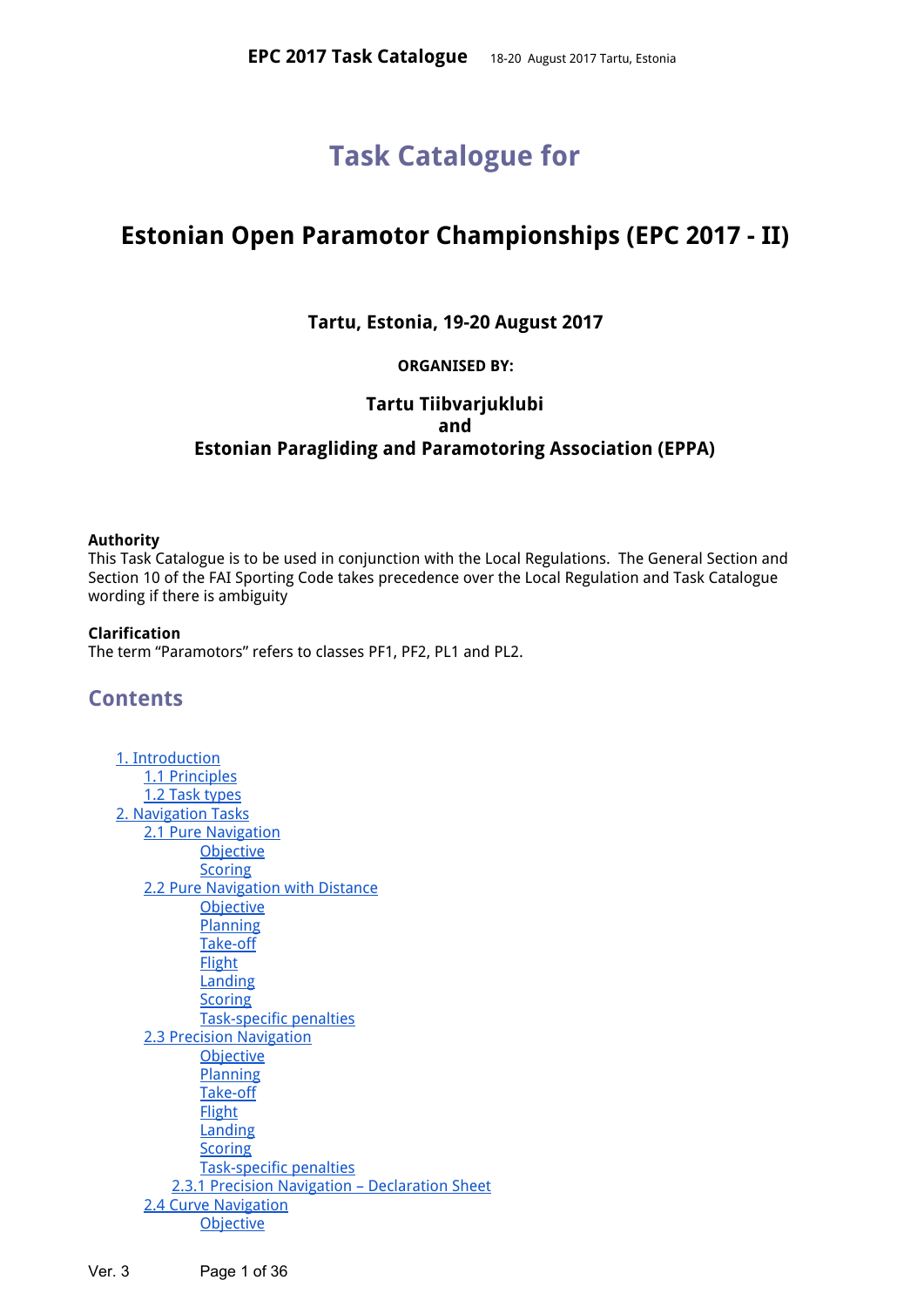[Planning](#page-8-4) [Take-off](#page-8-5) **[Flight](#page-8-2)** [Landing](#page-8-6) **[Scoring](#page-8-1)** [Task-specific](#page-8-3) penalties 2.4.1 Curve Navigation - [Declaration](#page-9-0) Sheet 2.5 [Navigation](#page-9-1) / Speed (Bermuda Triangle) **[Objective](#page-10-3) [Description](#page-10-2) [Scoring](#page-10-4)** [Deductions](#page-10-0) and Penalties 2.6 [Navigation](#page-10-1) with Unknown Legs **[Objective](#page-11-3)** [Planning](#page-11-6) [Take-off](#page-11-5) **[Flight](#page-11-1) [Landing](#page-11-0) [Scoring](#page-11-4)** [Task-specific](#page-11-2) penalties 2.6.1 Navigation with Unknown Legs – [Declaration](#page-12-0) Sheet [3.Economy](#page-12-1) Tasks 3.1 [Duration](#page-13-1) **[Objective](#page-13-3)** [Fuelling](#page-13-9) **[Planning](#page-13-6)** [Take-off](#page-13-0) **[Flight](#page-13-5)** [Landing](#page-13-2) **[Scoring](#page-13-7)** [Task-specific](#page-13-8) penalties 3.2 [Turn-point](#page-13-4) Hunt **[Objective](#page-14-6) [Fuelling](#page-14-3) [Planning](#page-14-0)** [Take-off](#page-14-4) **[Flight](#page-14-2)** [Landing](#page-14-1) **[Scoring](#page-14-7) [Penalties](#page-14-8)** 3.3 Speed Triangle [Out-and-Return](#page-14-5) **[Objective](#page-15-1) [Fuelling](#page-15-2) [Description](#page-15-0)** [Special](#page-15-4) Rules **[Scoring](#page-15-3)** 3.4 Pure [Economy](#page-15-5) (litres per hour) **[Objective](#page-16-0) [Notes](#page-16-3) [Scoring](#page-16-2)** Formula [Explanation](#page-16-4) 3.5 Eco [Range](#page-16-1) (km per litre) **[Objective](#page-17-1) [Notes](#page-17-3) [Scoring](#page-17-0)** Formula [Explanation](#page-17-4) 3.6 Eco [Endurance](#page-17-2) (litres per hour) **[Objective](#page-18-0) [Notes](#page-18-3) [Scoring](#page-18-1)** Formula [Explanation](#page-18-2)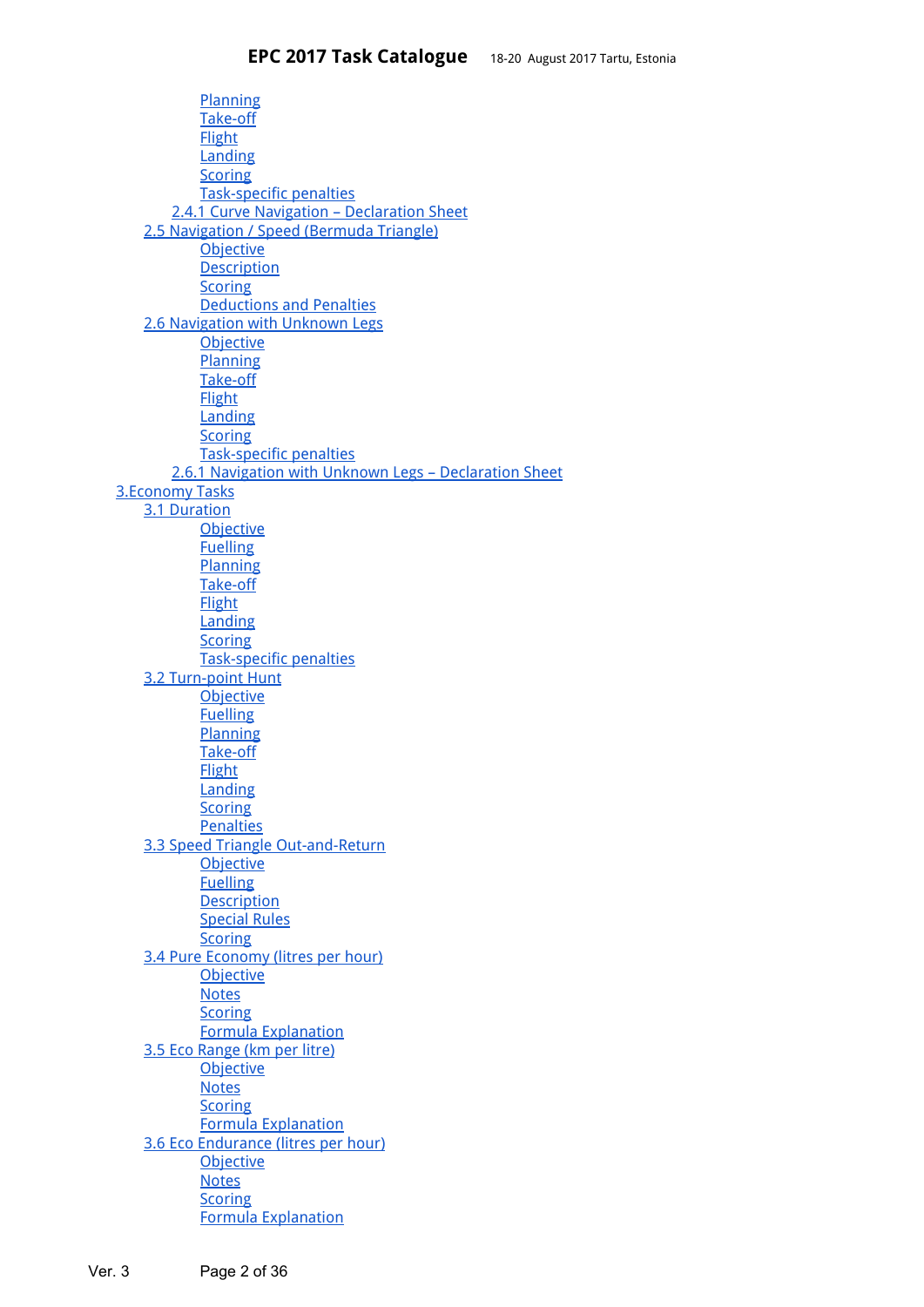4. [Precision](#page-19-2) Tasks 4.1 [Precision](#page-19-3) Take-Off and Landing **[Objective](#page-19-1) [Description](#page-19-5)** [Special](#page-19-0) rules **[Scoring](#page-19-4)** 4.2 The Four [Sticks](#page-20-4) **[Objective](#page-20-3) [Description](#page-20-2)** [Special](#page-20-0) rules **[Scoring](#page-20-1)** 4.3 [Precision](#page-20-5) Take-Off and Landing **[Objective](#page-21-2) [Description](#page-21-1)** [Special](#page-21-0) rules **[Scoring](#page-21-3)** 4.4 Shortest [Take-Off](#page-21-4) **[Objective](#page-22-5) [Description](#page-22-4)** [Special](#page-22-3) rules **[Scoring](#page-22-0) [Notes](#page-22-1)** 4.5 Fastest [Take-Off](#page-22-2) **[Objective](#page-23-1) [Description](#page-23-4)** [Special](#page-23-0) rules **[Scoring](#page-23-3) [Notes](#page-23-5)** 4.6 [Precision](#page-23-2) Circuit in the Shortest Time ('Clover leaf slalom') **[Description](#page-24-1)** [Special](#page-24-2) rules **[Scoring](#page-24-3)** 4.7 Precision Circuit in the Shortest Time [\('Japanese](#page-24-0) Slalom') **[Description](#page-25-3)** [Special](#page-25-2) rules **[Scoring](#page-25-1)** 4.8 [Precision](#page-25-0) Circuit in the Shortest Time ('Chinese Slalom') **[Objective](#page-26-4) [Description](#page-26-5)** [Special](#page-26-0) rules **[Scoring](#page-26-1)** Note to [Director](#page-26-3) 4.9 Fast / Slow [Speed](#page-26-2) **[Objective](#page-27-2) [Description](#page-27-1)** [Special](#page-27-0) rules **[Scoring](#page-27-4)** 4.10 Round The [Triangle](#page-27-3) Course [Description](#page-28-5) Flying the [course](#page-28-1) [Detail](#page-28-0) rules **[Scoring](#page-28-3)** [Penalties.](#page-28-2) 4.11 The [Eight](#page-28-4) Course [Description](#page-29-2) Flying the [course](#page-29-4) [Detail](#page-29-5) rules **[Scoring](#page-29-0)** [Penalties.](#page-29-1) 4.12 [Bowling](#page-29-3) Landing **[Objective](#page-30-0)**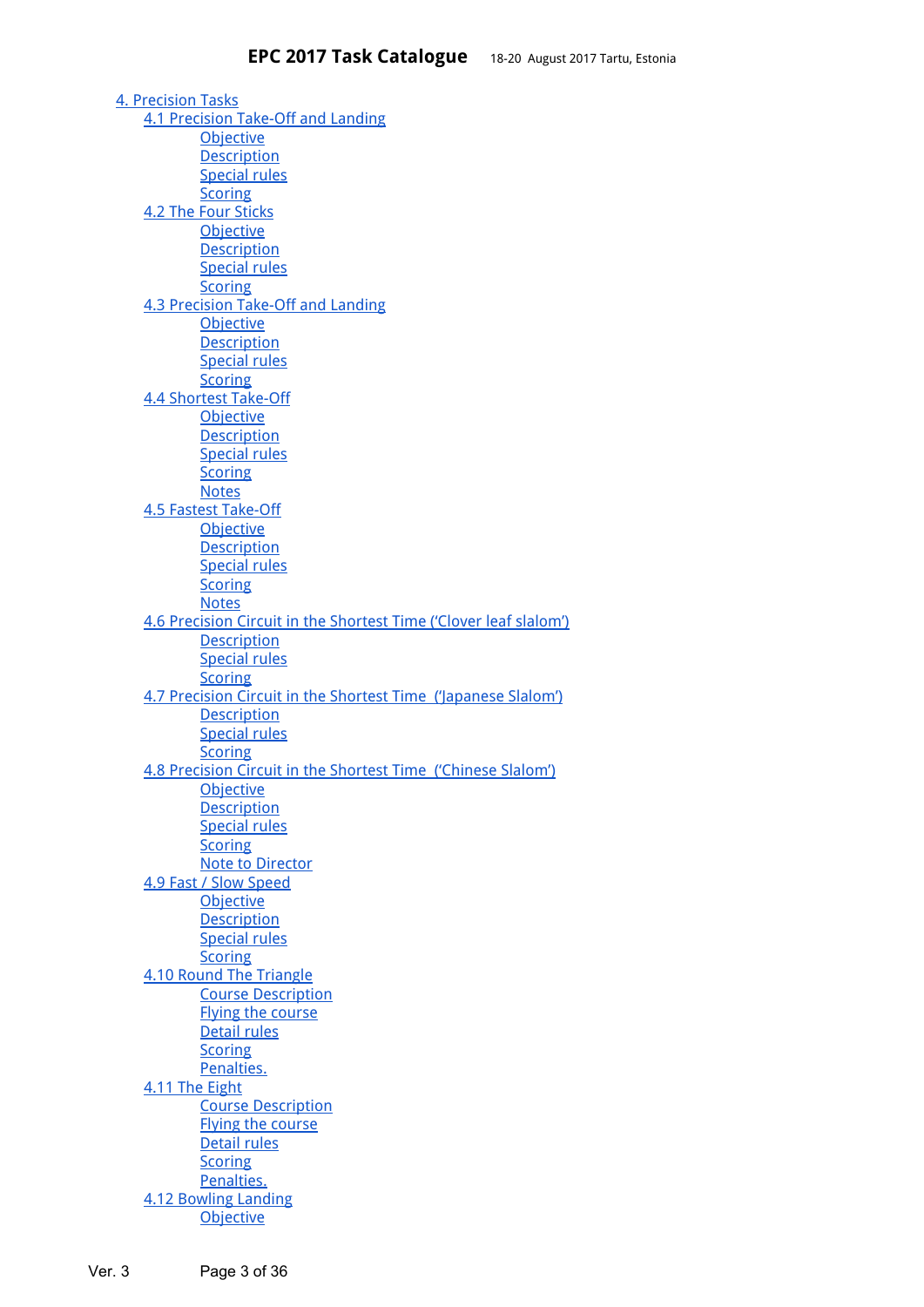**[Description](#page-30-4) [Scoring](#page-30-3) [Penalties](#page-30-1)** 4.13 [Landing](#page-30-2) Square **[Objective](#page-31-2) [Description](#page-31-0)** [4.14](#page-31-1) The Wall **[Objective](#page-32-3) [Description](#page-32-1)** [coring](#page-32-2) 4.15 [Precision](#page-32-0) Paraball **[Objective](#page-33-1) [Description](#page-33-5)** [Special](#page-33-3) rules **[Scoring](#page-33-4)** [Organizer](#page-33-2) notes 4.16 [Team](#page-33-0) Relay **[Description](#page-34-0)** [Option](#page-34-2) 1: [Option](#page-34-3) 2: **[Scoring](#page-34-4)** 4.17 [Estonian](#page-34-1) Slalom **[Description](#page-35-2) [Scoring](#page-35-0) [Penalties](#page-35-1)**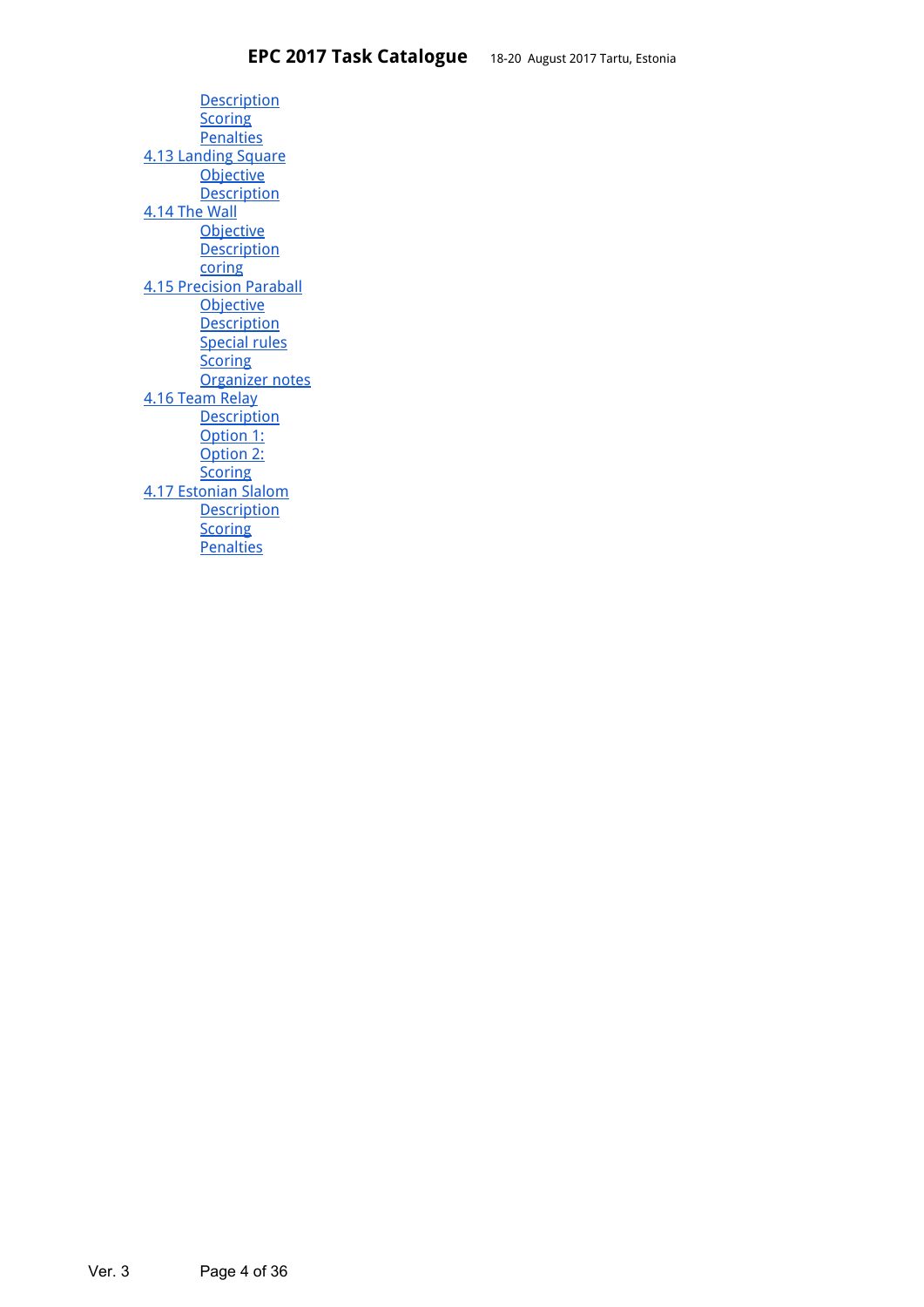# <span id="page-4-1"></span>**1. Introduction**

This catalogue describes tasks which may be set by the Championship Director.

The Championship Director is free to set any tasks, including some that are not in this catalogue. The Championship Director may also select tasks from previous European Microlight Championships (Paramotors and PPT Classes) and/or previous World Paramotor Championships Task Catalogues. Most of the tasks here are taken from the FAI-CIMA section 10 task catalogue.

## <span id="page-4-2"></span>**1.1 Principles**

Good tasks make for good championships, but tasks also drive the design direction for the aircraft. For example, Microlights would soon lose their short field capability if no more precision landing tasks into a 100m deck were given.

Flight planning and navigation tasks develop good pilot skills but they, too, affect the characteristics of competition aircraft so a Director must try to set a reasonable balance between tasks where ultimately speed is the advantage and economy is the advantage. These tasks should be as long as possible, so that pilot skills are tested by having to fly over new and different country.

Competition Directors are cautioned against setting a few complicated tasks in favour of lots of simple ones. It is all too easy for a Championship to end with the minimum of tasks required (S10 4.3.3) and there is nothing more likely to upset pilots than if they think they have not flown enough in a championship to properly demonstrate their skills.

Task descriptions are written as the task sheets that will be used during a championship. Each task is written in a single page so that it can be individually printed for the convenience of competitors. They will not be modified before or during the championship, with the only exceptions of the addition of figures or further clarifications.

## <span id="page-4-0"></span>**1.2 Task types**

Tasks fall into three categories:

- **A** Flight planning, navigation estimated time and speed. No fuel limitation.
- **B** Fuel economy, speed range, duration.
- **C** Precision

The proportion of each task to be used is stated in S10, 4.29.3

Any task or its component may be set more than once, either identically or with variations, set separately or integrated with any other tasks.

Distances should be as long as possible referring to the recommended still air range of the competing aircraft stated in S10 4.17.7.

In any task requiring pre-declaration of speed or elapsed time the Director may set up hidden gates through which the pilot would fly if on the correct flight path. Pilots failing to be checked through such gates or who are observed flying a devious path to adjust timing/speed errors may be penalised. No information will be given at briefing on the existence or whereabouts of hidden gates, or the method by which they are controlled.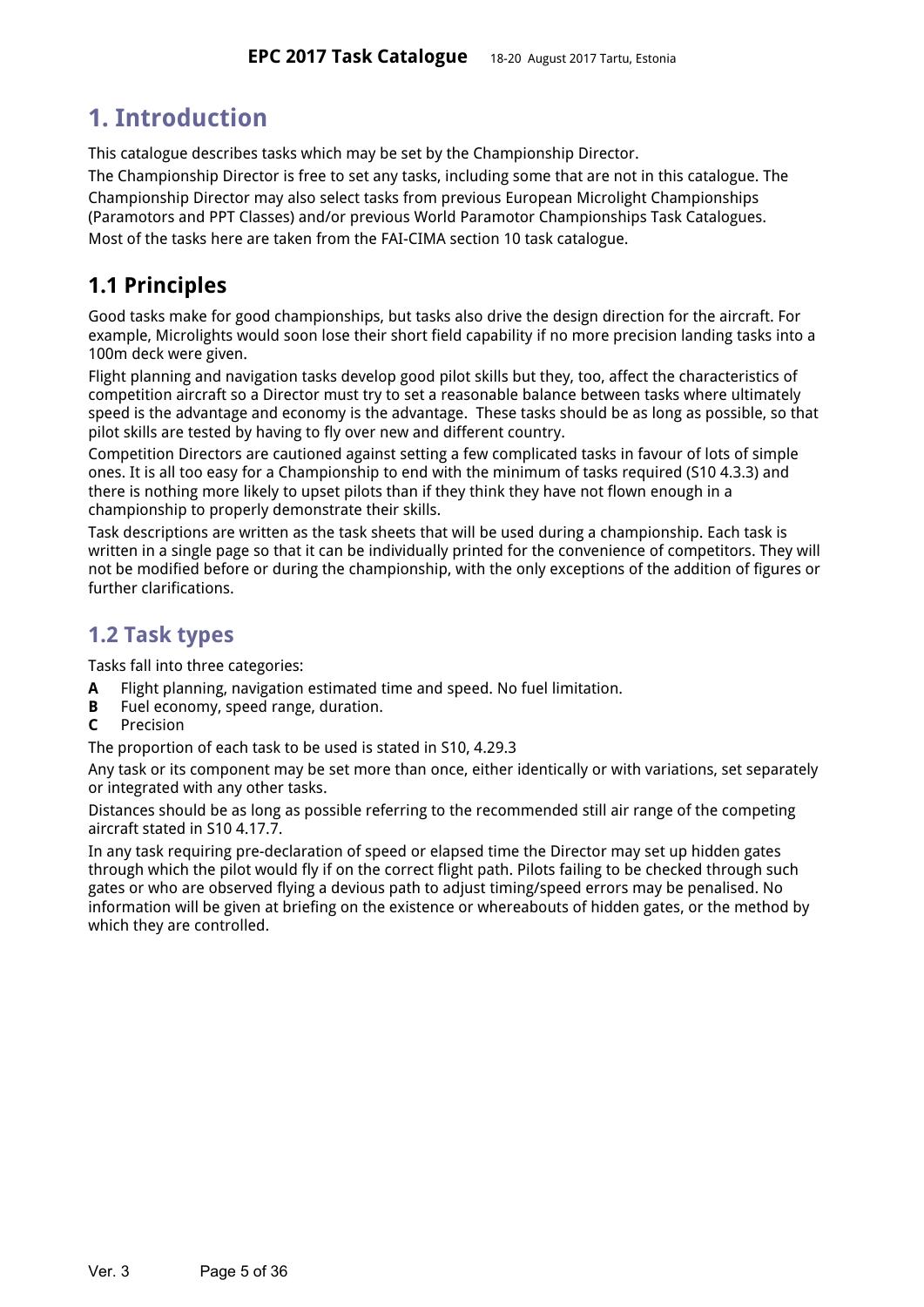# <span id="page-5-9"></span>**2. Navigation Tasks**

## <span id="page-5-8"></span>**2.1 Pure Navigation**

## <span id="page-5-12"></span>**Objective**

To fly a course between as many turn points or markers as possible within the time window and return to the

deck.

## <span id="page-5-4"></span>**Scoring**

Pilot score = 1000 x (NBp/NBmax )

Where, according to briefing;

Either:

NBp = The number of ground markers and/or turn points a pilot collects in the task

NBmax = The maximum number of markers and/or turn points collected in the task

OR

NBp = the distance flown by the pilot in the task.

NBMax = the maximum distance flown in the task.

## <span id="page-5-2"></span>**2.2 Pure Navigation with Distance**

## <span id="page-5-6"></span>**Objective**

Fly the maximum number of turn points and distance with a limited amount of time and return to the airfield.

## <span id="page-5-0"></span>**Planning**

Competitors will be given a list of turn-points. Planning will be done in quarantine but no declaration is needed for this task.

## <span id="page-5-1"></span>**Take-off**

A standard take-off in open window will be performed.

Unless otherwise briefed, pilots will perform a standard deck take-off from their designated deck.

## <span id="page-5-10"></span>**Flight**

Pilots will fly to as many turn-points as they wish trying to maximize both number of turn-points and distance.

## <span id="page-5-11"></span>**Landing**

Landing will be performed at the designated deck.

## <span id="page-5-7"></span>**Scoring**

Number of turn-points:

| -N   | = Number of turn-points crossed by the pilot         |
|------|------------------------------------------------------|
| Nmax | = Maximum number of crossed turn-points in the class |
| . On | $= 500 * N / Nmax$                                   |

Distance

- D = Distance measured in straight lines between consecutive TPs crossed by the pilot.
- $Dmax = Maximum distance along turn-points in the class$

 $Qd = 500 * D / Dmax$ 

Total

 $Q = Qn + Qd$ 

 $= 1000 * Q / Qmax$ 

<span id="page-5-3"></span>**Task-specific penalties**

None

## <span id="page-5-5"></span>**2.3 Precision Navigation**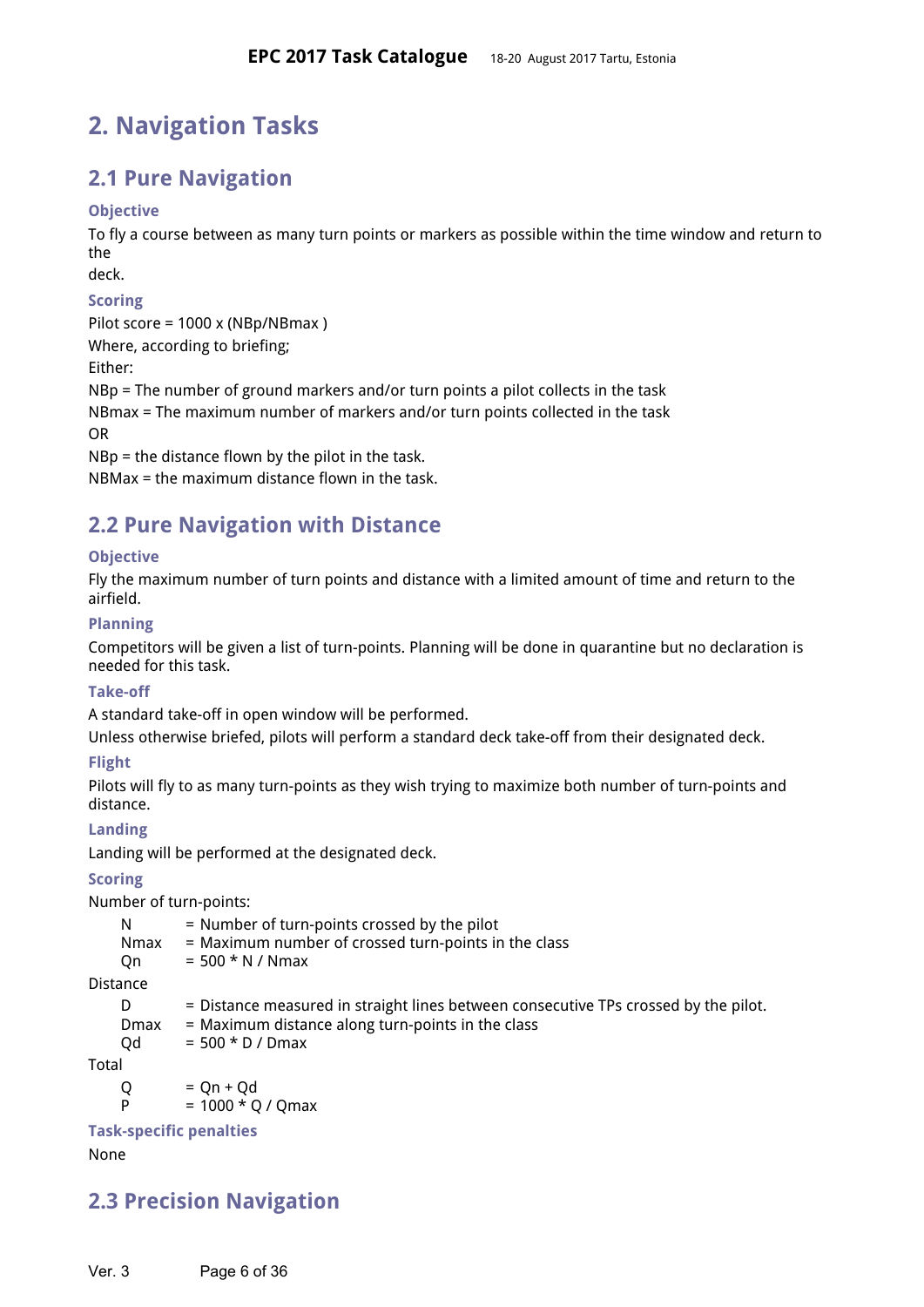### <span id="page-6-5"></span>**Objective**

Fly a circuit at a constant speed in each leg, estimating arrival times to known turn points.

### <span id="page-6-3"></span>**Planning**

A circuit will be defined by a start (SP) and finish (FP) points, with a small number of intermediate turn points (TP). All turn points will be known before take-off. Legs between consecutive points will normally be straight segments, but some of them may also be well defined arcs of circumference. As an additional aid, the organiser may also give the length of each leg.

Pilots will receive the collection of turn points at a specified start-of-planning time (PT) and will plan their flight individually. PT for each pilot will be published in advance.

Pilots will fill in a declaration sheet indicating their estimated times of arrival to every turn point in the circuit, including the finish point. Estimated times will be given in seconds counted from SP. Pilots will hand their declaration to a marshal before take-off.

#### <span id="page-6-6"></span>**Take-off**

The director may choose to tun the task with take off at a designated time or allow pilots to take off immediately after handing their declaration to the marshal.

Unless otherwise briefed, pilots will perform a standard deck take-off from their designated deck.

## <span id="page-6-7"></span>**Flight**

After take-off, pilots will fly to the start point (SP) where the clock starts. They will fly each leg at a constant speed that should be consistent with their declarations. The speed in each leg may be different, but it must be constant along each leg.

There will be an undetermined number of hidden time gates along the legs.

There will be a small bonus for speed along the whole course, that may include planning time if briefed.. Navigation ends at the finish point (FP).

| SP |                                                                                                      | AA | <b>BB</b> | ここ | DD |  |
|----|------------------------------------------------------------------------------------------------------|----|-----------|----|----|--|
|    | T = 0   Hidden gates   Ta   Hidden gates   Tb   Hidden gates   Tc   Hidden gates   Td   Hidden gates |    |           |    |    |  |

## <span id="page-6-0"></span>**Landing**

After crossing FP, pilots will proceed to land. Unless otherwise briefed, they will perform a standard deck landing at their designated decks.

After landing they will secure their aircraft and take their loggers to the download office.

## <span id="page-6-4"></span>**Scoring**

Hidden time-gate score: The difference between the time of arrival estimated by the pilot and the real crossing is the time error for a gate.

- Ei = Absolute error in seconds in gate i with a tolerance of 5 seconds and a maximum of 180.
- Hi = 180 Ei(Points obtained in gate i). Time gates not crossed score zero.
- Qt =  $\Sigma$  Hi (Sum of all gate points)

## Speed score

|              | Tstart | = Time of crossing SP or time when the pilot starts planning (according to briefing) |
|--------------|--------|--------------------------------------------------------------------------------------|
|              | Tfin   | $=$ Time of crossing FP                                                              |
|              |        | $=$ Tfin – Tstart                                                                    |
|              | Tmin   | $=$ Minimum time in the class                                                        |
|              | Ov     | $= 200 * Tmin / T$                                                                   |
| <b>Total</b> |        |                                                                                      |
|              | Ő      | $= Qt * (1 + Qv / 1000)$                                                             |
|              | Þ      | $= 1000 * Q / Qmax$                                                                  |

## <span id="page-6-1"></span>**Task-specific penalties**

100% penalty for backtracking or making 360º turns.

20% penalty for an excessive delay between effective take-off and crossing the start point.

## <span id="page-6-2"></span>**2.3.1 Precision Navigation – Declaration Sheet**

| <b>Turn-point</b> | <b>Estimated time of arrival in seconds</b> |
|-------------------|---------------------------------------------|
|                   | counted from the start point (SP)           |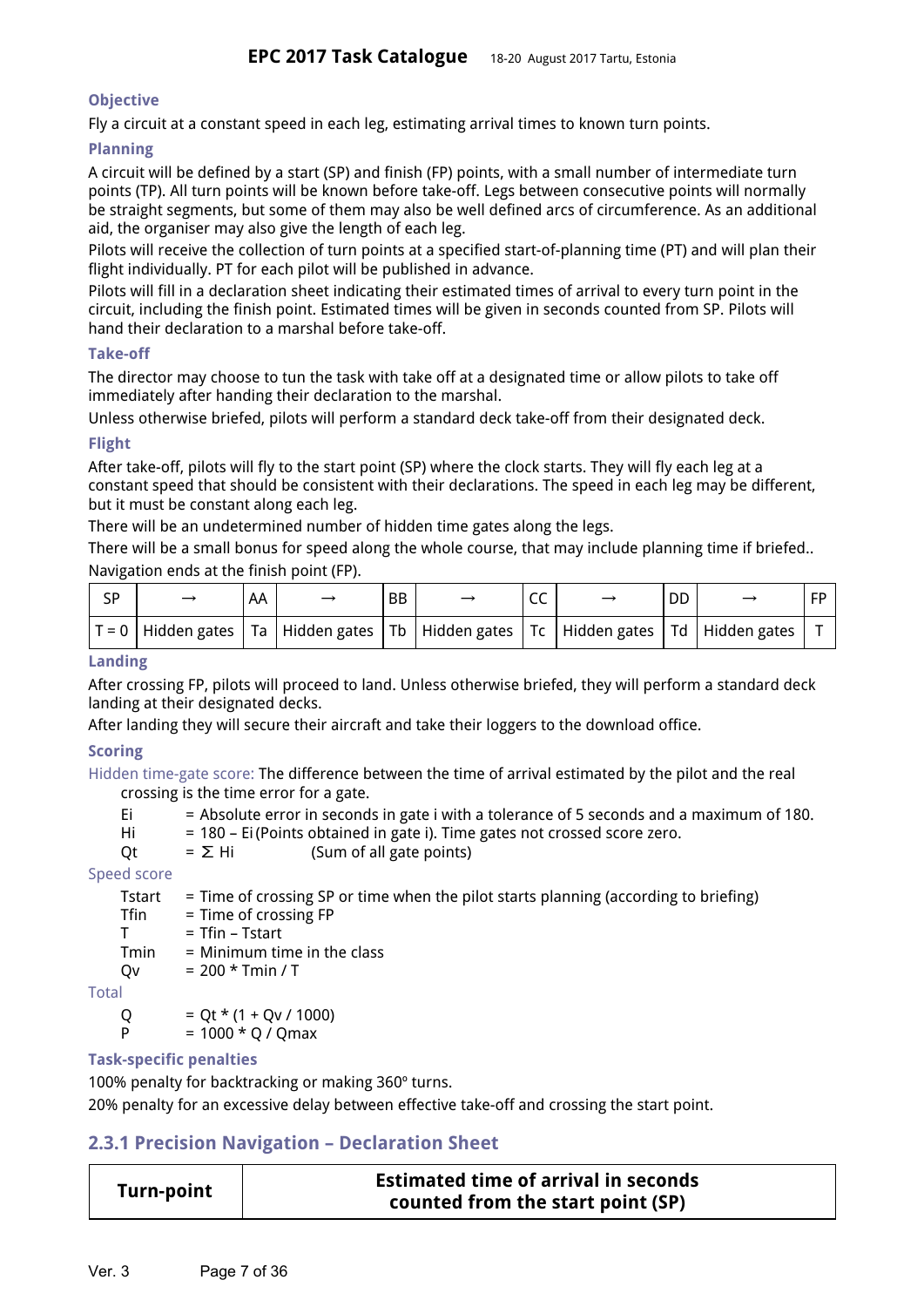| <b>SP</b> | 0 <sub>s</sub> |
|-----------|----------------|
|           |                |
|           |                |
|           |                |
|           |                |
| <b>FP</b> |                |

| Pilot                    |             |              |  |
|--------------------------|-------------|--------------|--|
| Comp. No.                | Team        | <b>Class</b> |  |
| Task No.                 | <b>Date</b> | <b>Time</b>  |  |
| <b>Pilot's Signature</b> |             |              |  |
|                          |             |              |  |
| <b>Marshal</b>           |             |              |  |

<span id="page-7-0"></span>**Marshal's Signature:**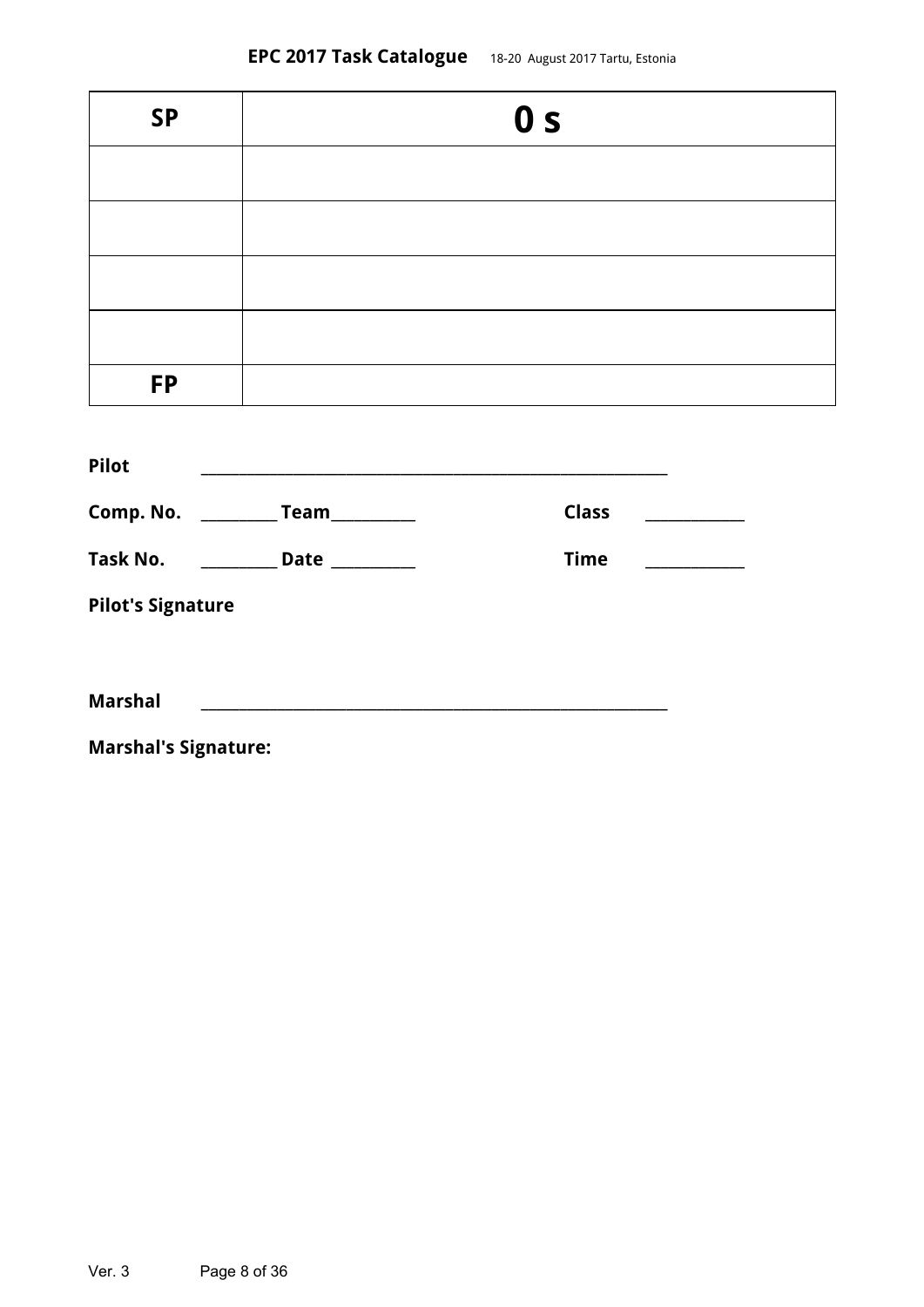## **2.4 Curve Navigation**

## <span id="page-8-0"></span>**Objective**

Precisely fly the course defined by an arbitrary line drawn on the map, with time estimations and a time limit.

## <span id="page-8-4"></span>**Planning**

Pilots will receive a course drawn on a map.

If the course shows a number of known time gates, then the pilots will estimate their crossing time, counted from the start point.

Before take-off, pilots will hand their declaration to a marshal.

#### <span id="page-8-5"></span>**Take-off**

The director may choose to tun the task with take off at a designated time or allow pilots to take off immediately after handing their declaration to the marshal.

Unless otherwise briefed, pilots will perform a standard deck take-off from their designated deck.

## <span id="page-8-2"></span>**Flight**

Time will start when the aircraft crosses the start point. Then pilots will precisely fly the course trying to cross the time gates in order at their estimated times. Navigation and timing end at the finish point.

There will be an undetermined number of hidden gates to validate the course. Gates must be crossed in order and proper direction. Crossing the same gate more than once in any direction invalidates the gate. Example: The sequence 1-2-4-3-5-6-5-7 will be evaluated as 1-2-4-6-7, a total of five correct gates.

Time will be measured at the known time gates (TG) and checked against pilot declarations. If a time gate is crossed more than once, time will be extracted from the first crossing.

There will be a small bonus for speed along the whole course, that may include planning time if briefed.

| SP      |              | TG1 |              | TG <sub>2</sub> |              | TG <sub>3</sub> |              | FP |
|---------|--------------|-----|--------------|-----------------|--------------|-----------------|--------------|----|
| $T = 0$ | Hidden gates | T4  | Hidden gates | ⊤≏<br>' 4       | Hidden gates | T <sub>3</sub>  | Hidden gates |    |

### <span id="page-8-6"></span>**Landing**

After crossing FP, pilots will proceed to land. Unless otherwise briefed, they will perform a standard deck landing at their designated decks.

After landing they will secure their aircraft and take their loggers to the download office.

## <span id="page-8-1"></span>**Scoring**

#### Hidden gate score

 $Nh$  = Number of hidden gates in the task

H = Number of hidden gates correctly crossed (crossed once, in order and proper direction)  $Qh = 1000 \times H / Nh$ 

Known time-gate score (when the course includes known time gates). An expected time of arrival (ETA) to each gate will be calculated based on the pilot's declaration. The difference between the ETA and the real crossing is the time error for a gate.

- $Ei$  = Absolute error in seconds in gate i with a tolerance of 5 seconds and a maximum of 180.
- Hi = 180 Ei (Points obtained in gate i). Time gates not crossed score zero.

$$
Qt = \Sigma \text{ Hi} \qquad \text{(Sum of all gate points)}
$$

Speed score

Tstart  $=$  Time of crossing SP or time when the pilot starts planning (according to briefing)

 $Tfin$  = Time of crossing  $FP$ 

 $T = Tfin - Tstart$ 

 $Tmin = Minimum time in the class$ 

 $Qv = 200 * Tmin / T$ 

**Total** 

 $Q = (Qh + Qt) * (1 + Qv / 1000)$ 

 $P = 1000 \times Q / Qmax$ 

## <span id="page-8-3"></span>**Task-specific penalties**

100% penalty for backtracking or making 360º turns.

20% penalty for an excessive delay between effective take-off and crossing the start point.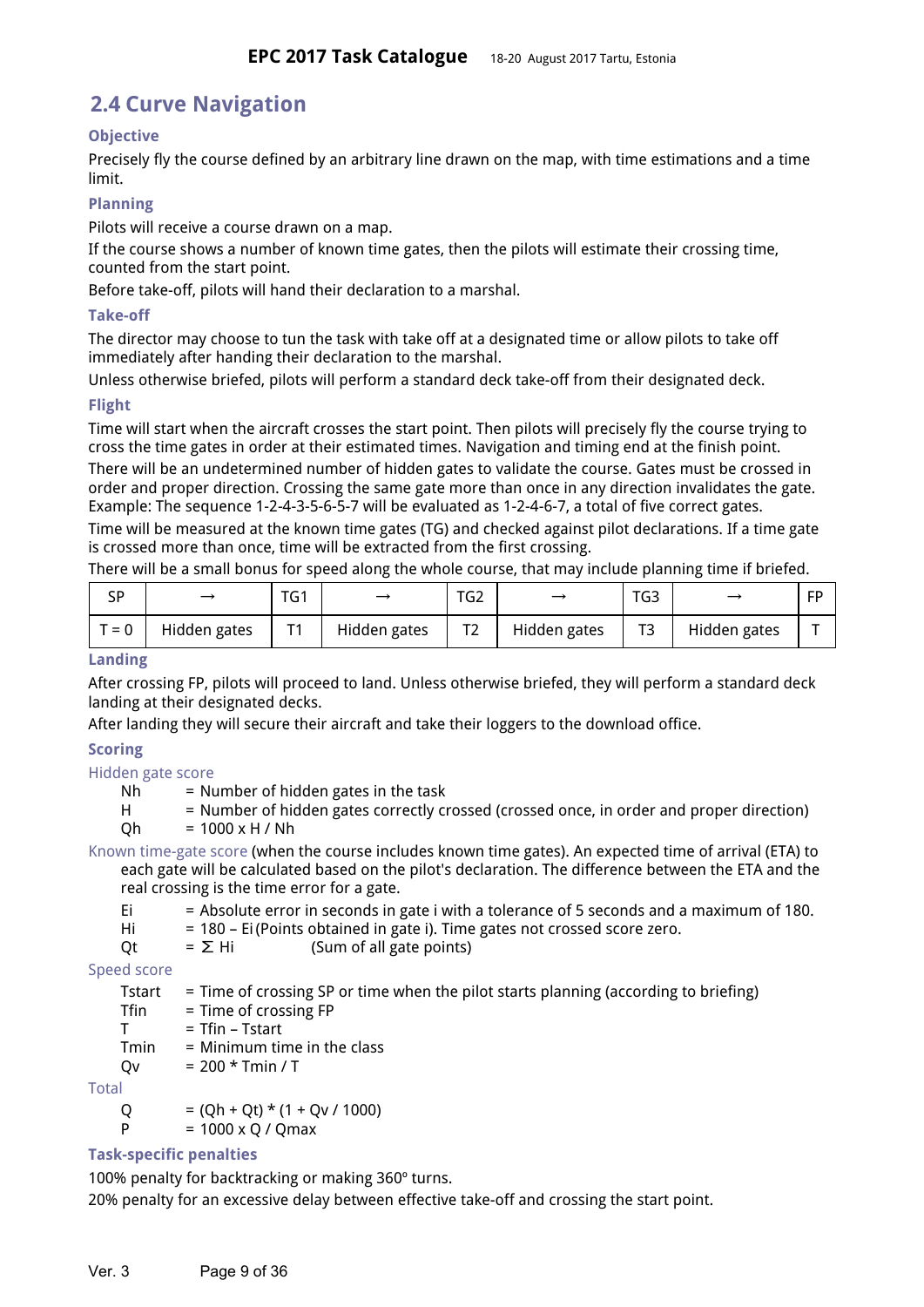## <span id="page-9-0"></span>**2.4.1 Curve Navigation – Declaration Sheet**

| <b>Time gate</b>         |                                        | <b>Estimated time of arrival in seconds</b><br>counted from the start point (SP) |  |
|--------------------------|----------------------------------------|----------------------------------------------------------------------------------|--|
| <b>SP</b>                |                                        | 0 <sub>s</sub>                                                                   |  |
|                          |                                        |                                                                                  |  |
|                          |                                        |                                                                                  |  |
|                          |                                        |                                                                                  |  |
|                          |                                        |                                                                                  |  |
| <b>FP</b>                |                                        |                                                                                  |  |
| <b>Pilot</b>             |                                        |                                                                                  |  |
|                          | Comp. No. ___________ Team__________   | <b>Class</b>                                                                     |  |
|                          | Task No. ____________ Date ___________ | <b>Time</b>                                                                      |  |
| <b>Pilot's Signature</b> |                                        |                                                                                  |  |

**Marshal \_\_\_\_\_\_\_\_\_\_\_\_\_\_\_\_\_\_\_\_\_\_\_\_\_\_\_\_\_\_\_\_\_\_\_\_\_\_\_\_\_\_\_\_\_\_\_\_\_\_\_\_\_\_\_\_\_\_\_\_\_**

<span id="page-9-1"></span>**Marshal's Signature:**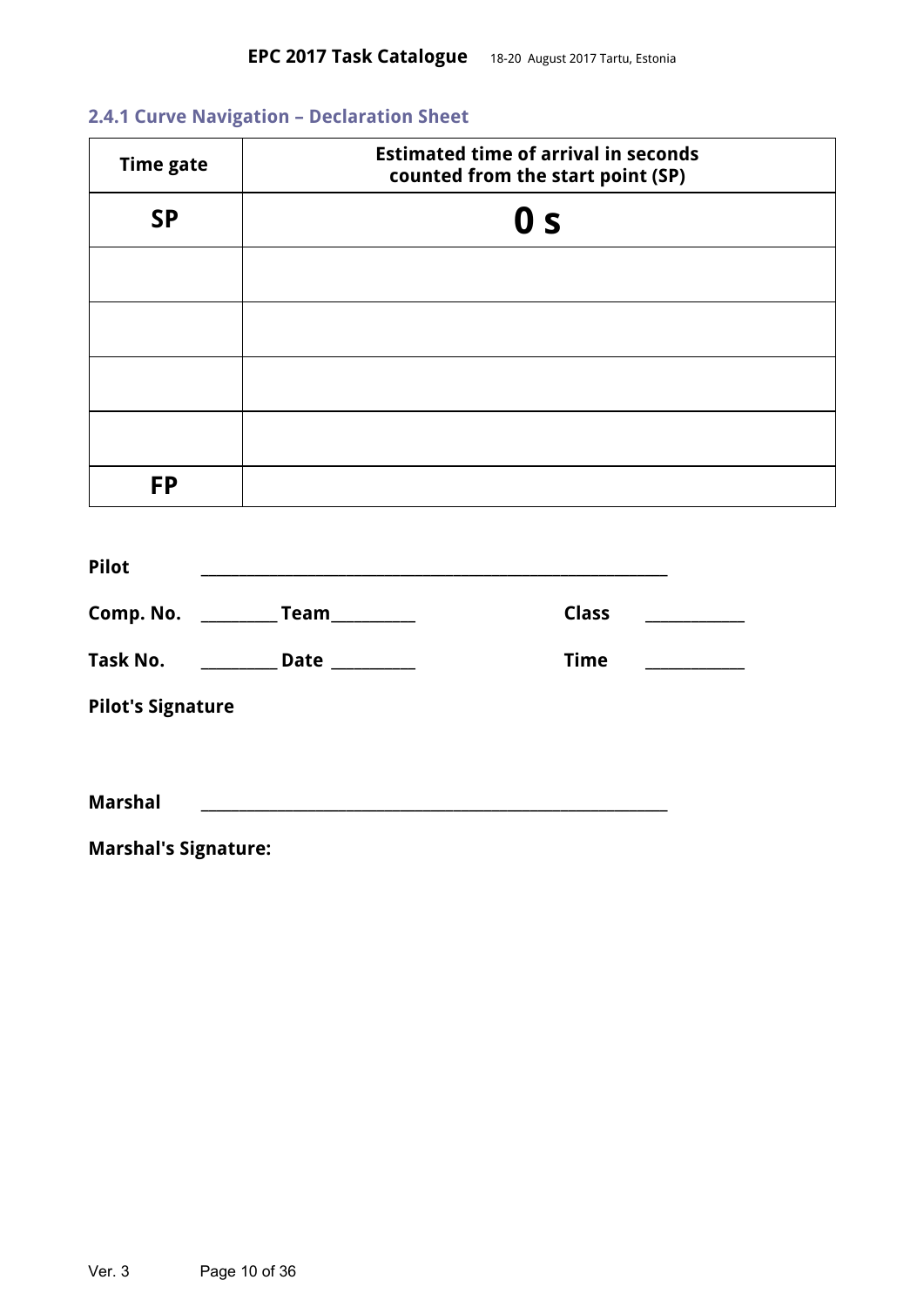## **2.5 Navigation / Speed (Bermuda Triangle)**

#### <span id="page-10-3"></span>**Objective**

To take off from the deck, then, from the start gate, fly the largest possible triangle in a given elapsed time, then return to the finish gate before landing back on the deck.

#### <span id="page-10-2"></span>**Description**

The map shows a timing gate and the area available for you to fly the largest possible triangle in a given elapsed time. You select the 3 corners of the triangle of your choice by doing a 360° turn at each corner (in either direction).

The position of the timing gate can be anywhere in relation to your triangle and does not affect your scoring distance.

There is a specified minimum altitude from the start gate and to the finish gate.

#### <span id="page-10-4"></span>**Scoring**

Your score is computed as the square root of the product of all 3 sides of your triangle, thus making an equilateral triangle the best scoring shape.

Formula: 1000 x Psc / MAX (Psc) Where:

Psc = Pilot's score = Square root  $(A \times B \times C)$  – deductions

MAX (Psc) = the highest score (Psc) attained A, B & C are the three sides of the triangle

#### <span id="page-10-0"></span>**Deductions and Penalties**

- No 360° turns at corners: 1 minute added to your elapsed time per missing 360° turn

- Landing out before the finish gate: 100% deduction
- Landing out after the finish gate: no deduction
- Late arrival up to 1 minute at the finish gate over given time: 20% deduction
- Late arrival between 1 and 5 minutes at the finish gate over given time: 50% deduction
- Late arrival over 5 minutes at the finish gate over given time: 100% deduction

- A corner outside the permitted map area will result in 2 legs been truncated. Two corners outside the permitted map area will also void one leg. Only complete legs can be scored.

<span id="page-10-1"></span>- Flying below the required minimum altitude: up to 100% penalty.

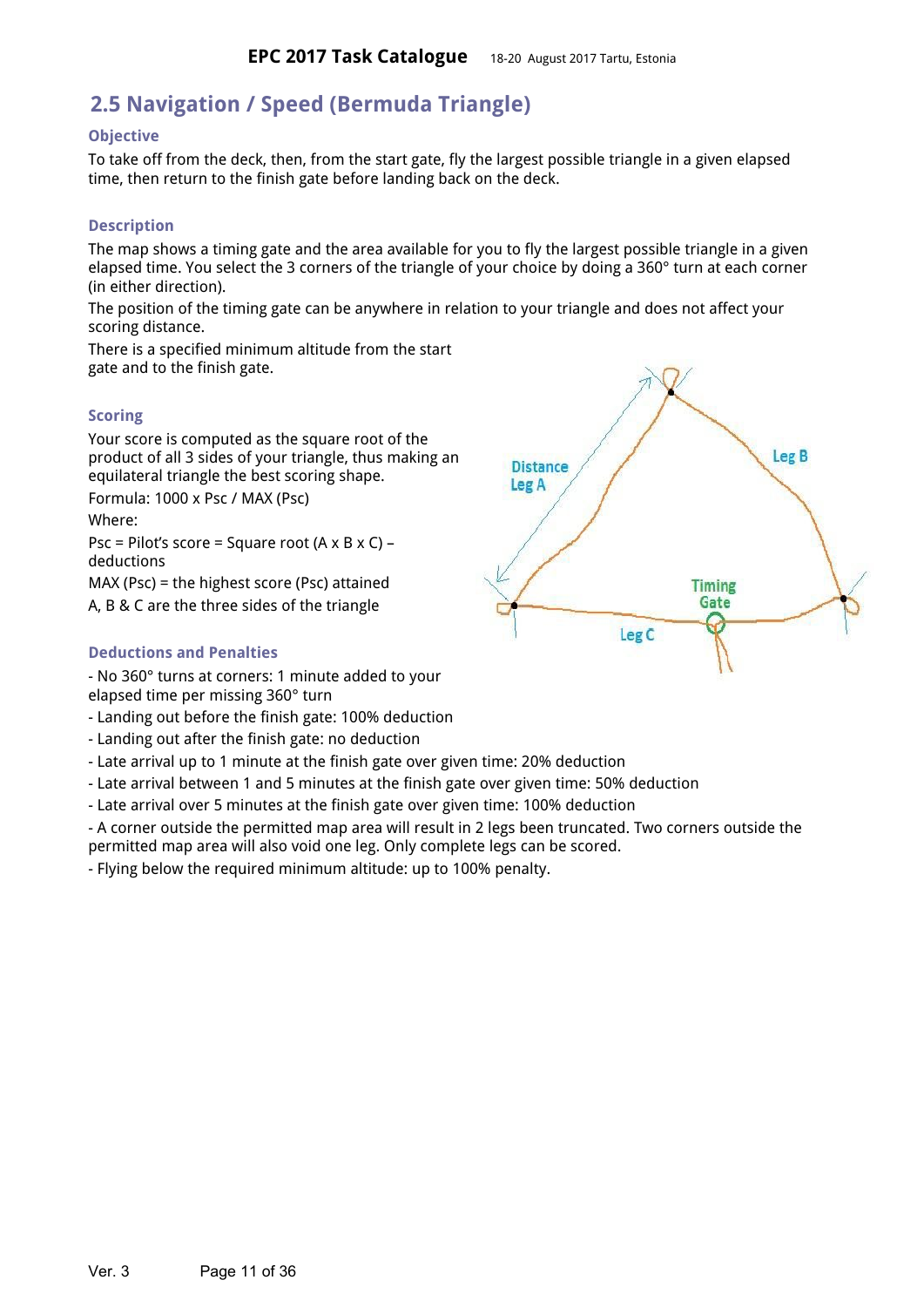## **2.6 Navigation with Unknown Legs**

## <span id="page-11-3"></span>**Objective**

Fly a circuit discovering one or more legs while in flight.

## <span id="page-11-6"></span>**Planning**

Competitors will be given a series of headings to follow or lines drawn on a map or a description of the procedure to draw them. The start point (SP) and finish point (FP) will always be known.

They will also receive photos of ground features or description of canvas markers: each one indicates the start of a leg. There will be no out-of-track (false) photos or markers.

Planning will be done in quarantine and pilots will declare their planned speed along each known leg. Before take-off, pilots will hand their declaration to a marshal.

## <span id="page-11-5"></span>**Take-off**

The director may choose to tun the task with take off at a designated time or allow pilots to take off immediately after handing their declaration to the marshal.

Unless otherwise briefed, pilots will perform a standard deck take-off from their designated deck.

## <span id="page-11-1"></span>**Flight**

After take-off, pilots will fly to the start point (SP) where navigation starts. They will fly the circuit discovering legs as they fly. They will fly known legs at their declared speed.

There will be an undetermined number of hidden gates along the legs.

There will be a small bonus for speed along the whole course, that may include planning time if briefed.. Navigation ends at the finish point (FP).

## <span id="page-11-0"></span>**Landing**

After crossing FP, pilots will proceed to land. Unless otherwise briefed, they will perform a standard deck landing at their designated decks.

After landing they will secure their aircraft and take their loggers to the download office.

## <span id="page-11-4"></span>**Scoring**

Hidden gate score

- $Nh$  = Number of hidden gates in the task
- H = Number of hidden gates correctly crossed (crossed once, in order and proper direction)  $Qh = 1000 \times H / Nh$
- Hidden time-gate score (when briefed). An expected time of arrival (ETA) from the start of each leg to the hidden gate will be calculated based on the pilot's declaration. The difference between the ETA and the real crossing is the time error for a gate.
	- Ei = Absolute error in seconds in gate i with a tolerance of 5 seconds and a maximum of 180.
	- Hi = 180 Ei (Points obtained in gate i). Time gates not crossed score zero.
	- Qt =  $\Sigma$  Hi (Sum of all gate points)

## Speed score

Tstart  $=$  Time of crossing SP or time when the pilot starts planning (according to briefing) Tfin = Time of crossing FP  $T = Tfin - Tstart$  $Tmin = Minimum time in the class$  $Qv = 200 * Tmin / T$ 

Total

 $Q = (Qh + Qt) * (1 + Qv / 1000)$ 

## P  $= 1000 * Q / Qmax$

## <span id="page-11-2"></span>**Task-specific penalties**

100% penalty for backtracking or making 360º turns.

20% penalty for an excessive delay between effective take-off and crossing the start point.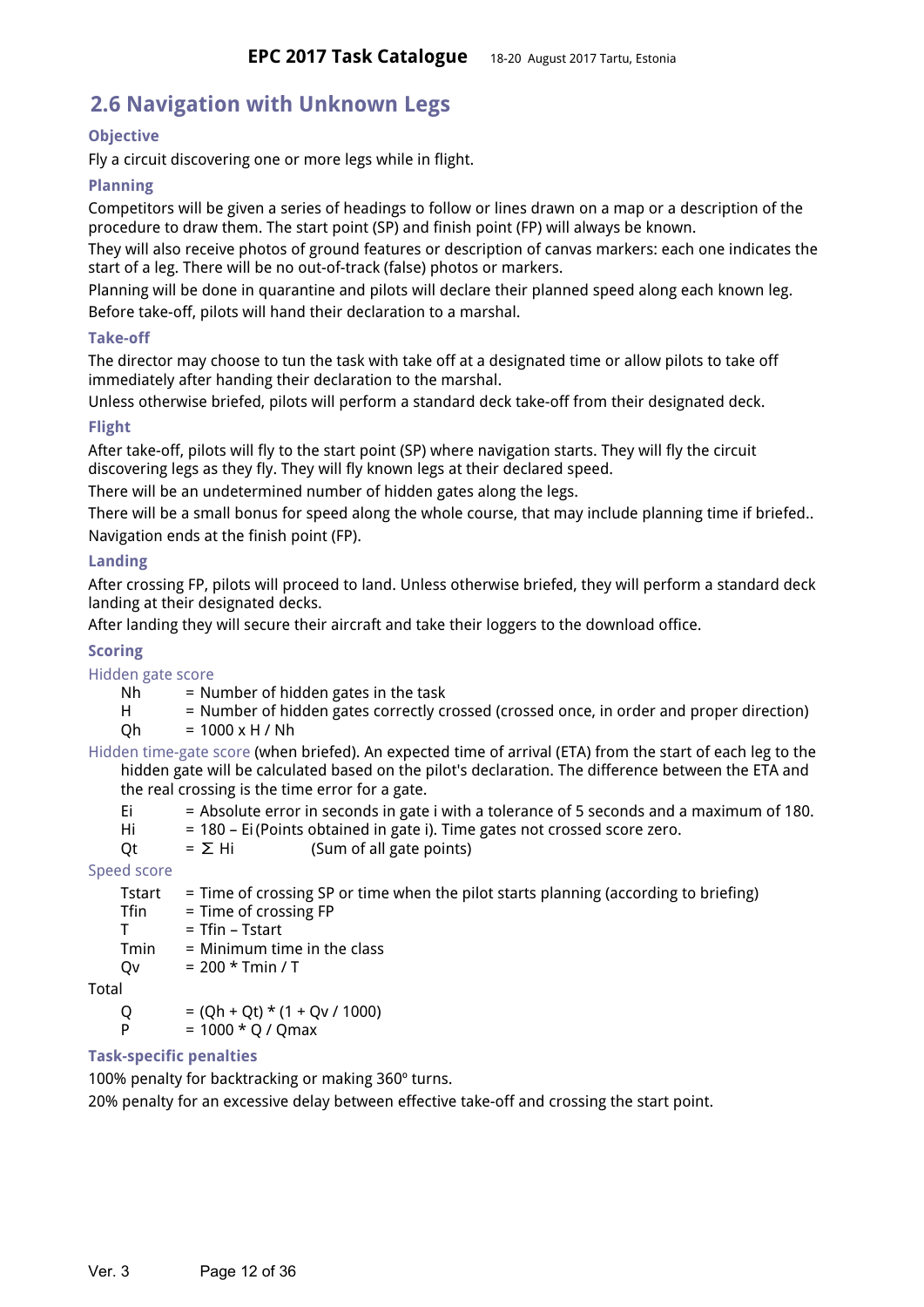## <span id="page-12-0"></span>**2.6.1 Navigation with Unknown Legs – Declaration Sheet**

| <b>Known leg</b> | Speed along the leg in Km/h |
|------------------|-----------------------------|
|                  |                             |
|                  |                             |
|                  |                             |
|                  |                             |
|                  |                             |
|                  |                             |
|                  |                             |
|                  |                             |
|                  |                             |
|                  |                             |
|                  |                             |
|                  |                             |

| <b>Pilot</b>             |                |              |  |
|--------------------------|----------------|--------------|--|
| Comp. No.                | Team           | <b>Class</b> |  |
| Task No.                 | Date _________ | <b>Time</b>  |  |
| <b>Pilot's Signature</b> |                |              |  |
|                          |                |              |  |
| <b>Marshal</b>           |                |              |  |
|                          |                |              |  |

<span id="page-12-1"></span>**Marshal's Signature:**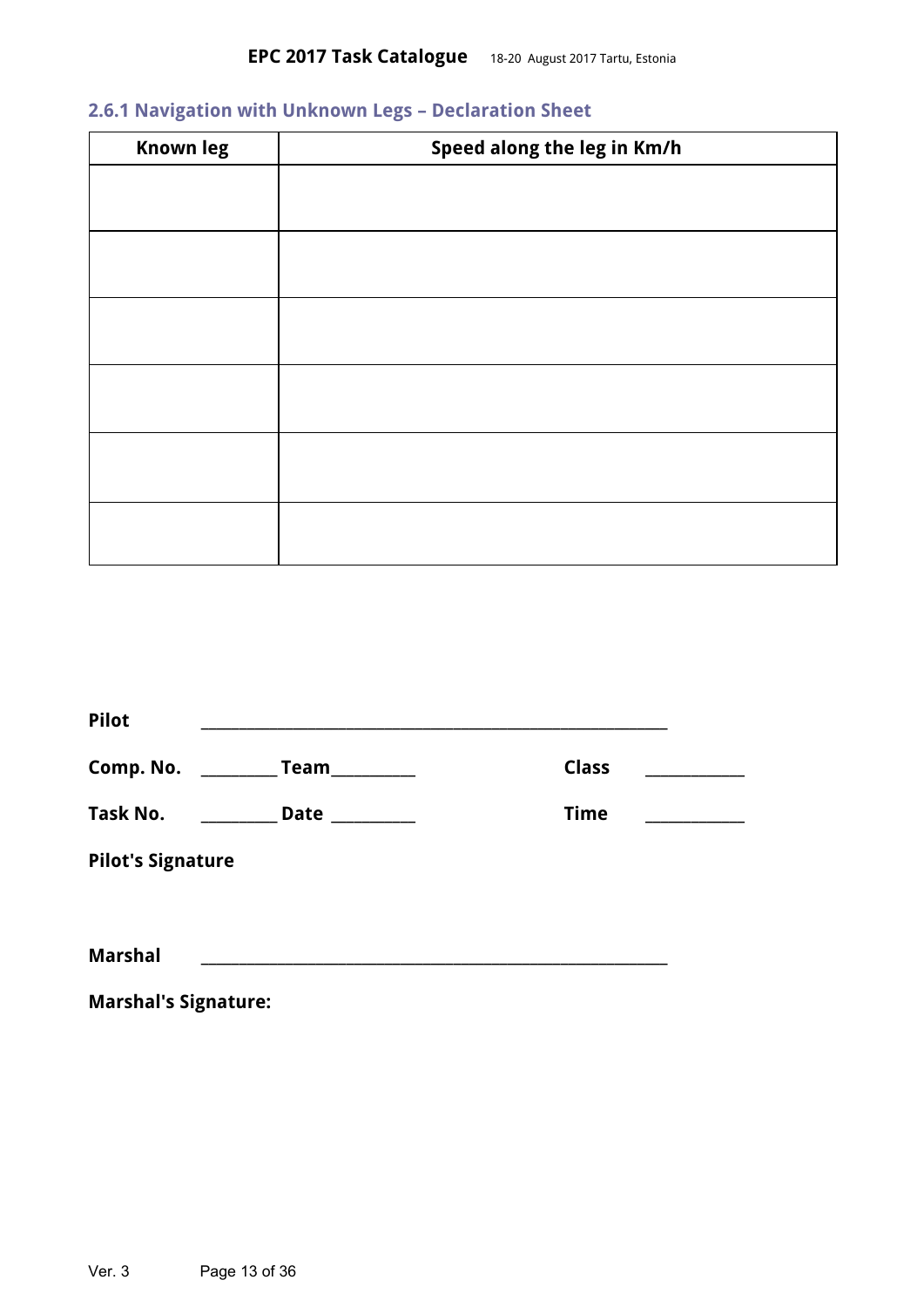# **3.Economy Tasks**

## <span id="page-13-1"></span>**3.1 Duration**

## <span id="page-13-3"></span>**Objective**

Fly for as long as possible on a limited amount of fuel.

## <span id="page-13-9"></span>**Fuelling**

Fuelling will be performed in accordance with Local Regulations or as briefed.

## <span id="page-13-6"></span>**Planning**

A start point (SP) and finish point (FP) will be given.

No formal planning is necessary for this task.

## <span id="page-13-0"></span>**Take-off**

A standard take-off in open window will be performed.

Unless otherwise briefed, pilots will perform a standard deck take-off from their designated deck.

## <span id="page-13-5"></span>**Flight**

After take off pilots will proceed to the start point SP where time starts. As SP can be crossed many times, start time is taken from the first crossing.

Aircraft will try to stay airborne as long as possible.

An aircraft joining another in a thermal shall circle in the same direction as that established by the first regardless of height separation.

Before landing pilots will cross FP where time stops. As FP can be crossed many times, finish time is taken from the last crossing.

## <span id="page-13-2"></span>**Landing**

Landing will be performed inside the designated deck.

Immediately after landing pilots will proceed to the quarantine area where a standard fuel check in quarantine will be performed.

## <span id="page-13-7"></span>**Scoring**

Time score

- T = Time between first crossing of SP and last crossing of FP.
- $T$ max = Best time in the class
- $P = 1000 * T / Tmax$

## <span id="page-13-8"></span>**Task-specific penalties**

<span id="page-13-4"></span>None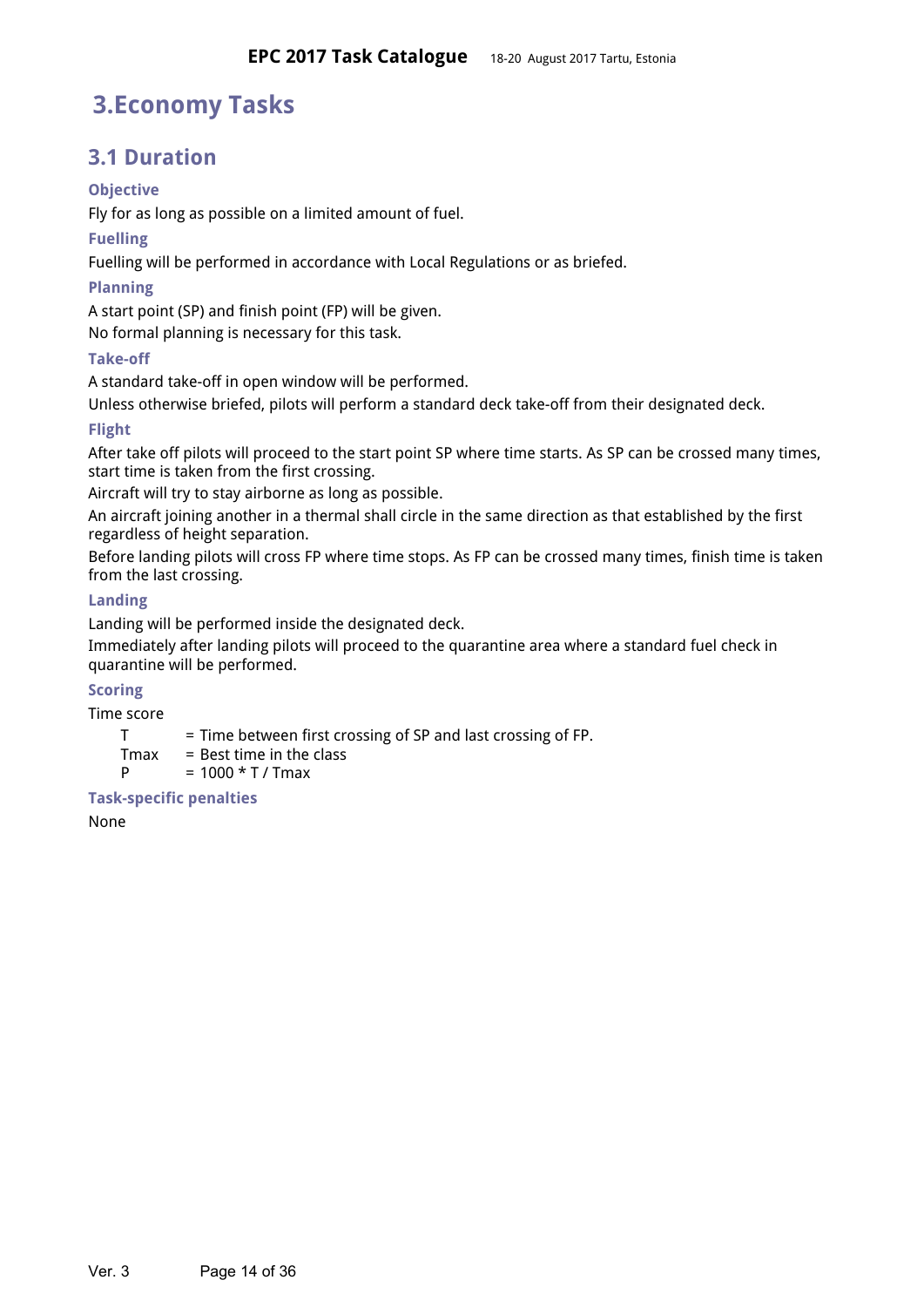## **3.2 Turn-point Hunt**

## <span id="page-14-6"></span>**Objective**

To take off with an unlimited quantity of fuel and locate as many given waypoints as possible within the elapsed time window, whilst achieving the best possible fuel consumption (litres/hour) in proportion to bodyweight before returning to the deck.

The Championship Director may set the task to either score on the number of waypoints visited or the distance flown.

- Pilots may carry as much fuel as they wish.
- Time starts from launch (or start gate) and ends on landing (or finish gate)
- Maximum and minimum time limits may be applied

### <span id="page-14-3"></span>**Fuelling**

Fuelling will be performed in accordance with Local Regulations or as briefed.

Pilots are weighed immediately prior to launch and immediately after landing in accordance with the process described in the Local Regulations.

## <span id="page-14-0"></span>**Planning**

Competitors will be given a list of turn-points. Planning will be done in quarantine but no declaration is needed for this task.

## <span id="page-14-4"></span>**Take-off**

A standard take-off in open window will be performed.

Unless otherwise briefed, pilots will perform a standard deck take-off from their designated deck.

## <span id="page-14-2"></span>**Flight**

Pilots will fly to as many turn-points as they wish trying to maximize both number of turn-points (and/or distance).

#### <span id="page-14-1"></span>**Landing**

Landing will be performed inside the briefed airfield boundaries.

## <span id="page-14-7"></span>**Scoring**

Pilot score = ( 500 x NBp / Nbmax ) + ( 500 x FCmin / FCp )

Where:

NBp = The number of waypoints a pilot collects in the task (or the distance flown)

NBmax = The maximum number of waypoints scored or (maximum distance flown)

FCp = The fuel consumption of a pilot (litres/hour) divided by his/her bodyweight index.

FCmin = The minimum ratio of fuel consumption to bodyweight index.

## <span id="page-14-8"></span>**Penalties**

- Penalty for landing outside field (100%)
- Penalty for landing outside deck 100%
- <span id="page-14-5"></span>- Penalty for leaving the airfield after landing BEFORE being re-weighed (100%)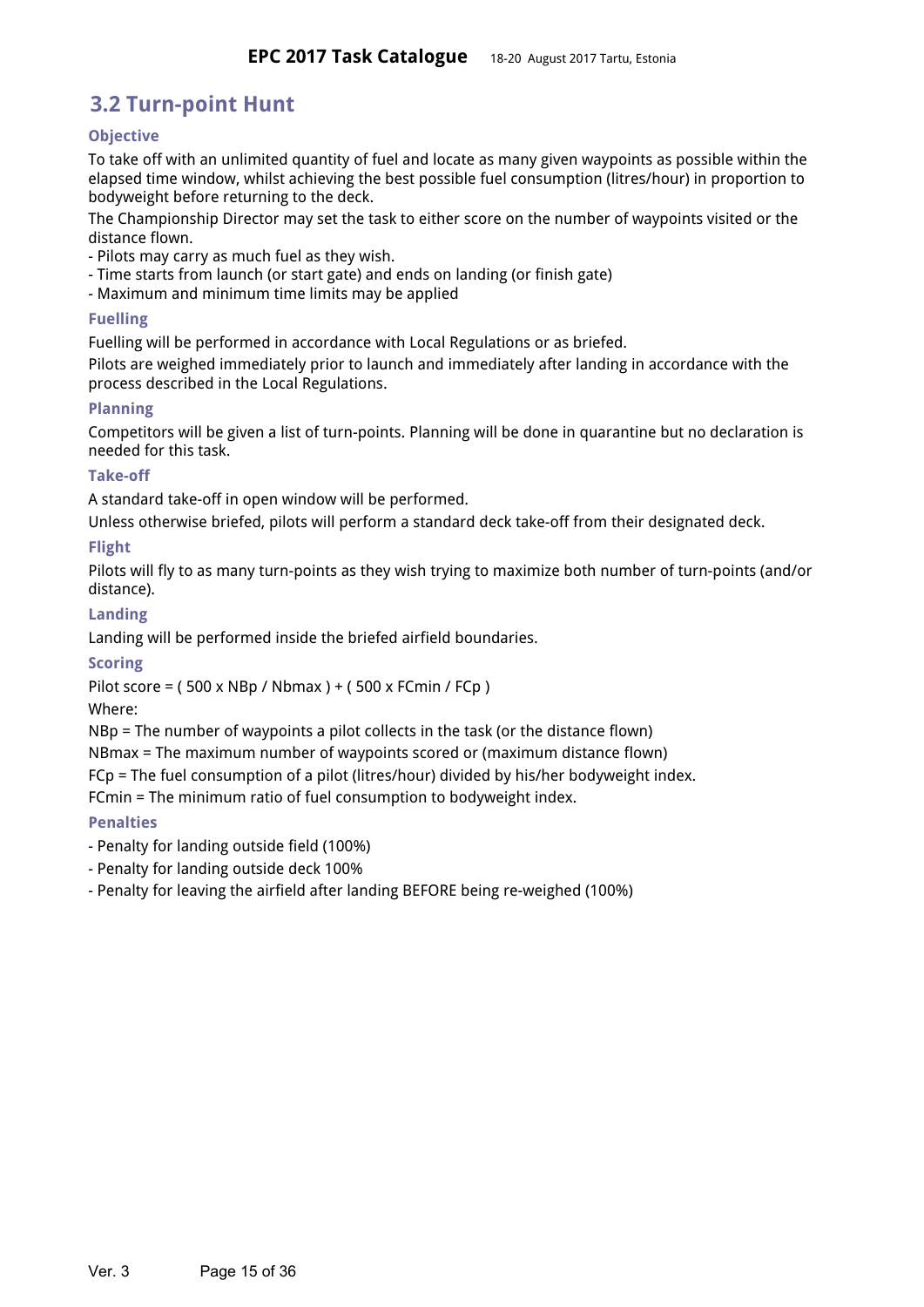## **3.3 Speed Triangle Out-and-Return**

## <span id="page-15-1"></span>**Objective**

To take off with an unlimited quantity of fuel and fly around a given circuit (for instance a triangle) in the shortest possible time and then fly as far as possible in the direction of the pilot's choice (unless briefed otherwise) before returning to the deck, whilst achieving the best possible fuel range (km/litre) for the whole flight.

The fuel range (km per litre) is calculated as the whole flight distance divided by the quantity of fuel used multiplied by the bodyweight index. With limited fuel, fly around a triangular circuit in the shortest possible time, then fly in a given direction as far as possible and return to the airfield.

### <span id="page-15-2"></span>**Fuelling**

Fuelling will be performed in accordance with Local Regulations or as briefed.

#### <span id="page-15-0"></span>**Description**

Part 1: Speed: Prior to launch, the pilot is weighed in accordance with the process described in the Rules & Regulations. The pilot's take off time is recorded. The pilot flies the given circuit and returns to the deck where he is timed, possibly kicking one or more sticks on arrival to stop the clock for the speed element or by crossing gates to be timed by the loggers

Part 2: Fuel Range: The pilot then flies to one or two points of his/her choice (as briefed) in order to maximise the distance and therefore, the overall range. He/she then returns to the deck where he/she is re-weighed to calculate fuel used. The direction of the first point may be given.

#### <span id="page-15-4"></span>**Special Rules**

- There will be a maximum elapsed time limit.

- The second element may require pilots to fly to (and subsequently declare) 2 distant points on the map, such that the 'out and return' distance is calculated from the total of three legs. This may be used where available airspace is limited.

- Penalty for exceeding time limit (50% of range score)

- Penalty for landing outside the deck is 100%

- Penalty for leaving the airfield after landing BEFORE being re-weighed is100%

## <span id="page-15-3"></span>**Scoring**

Pilot score = ( 500 x Tmin / Tp ) + ( 500 x FRp / FRmax )

Where:

Tp = The pilot's time in the speed section

Tmin = The fastest time in the speed section

FRp = The fuel range achieved by a pilot (Km/litre) for the whole flight multiplied by his/her bodyweight index

<span id="page-15-5"></span>FRmax = The maximum product of fuel range by bodyweight index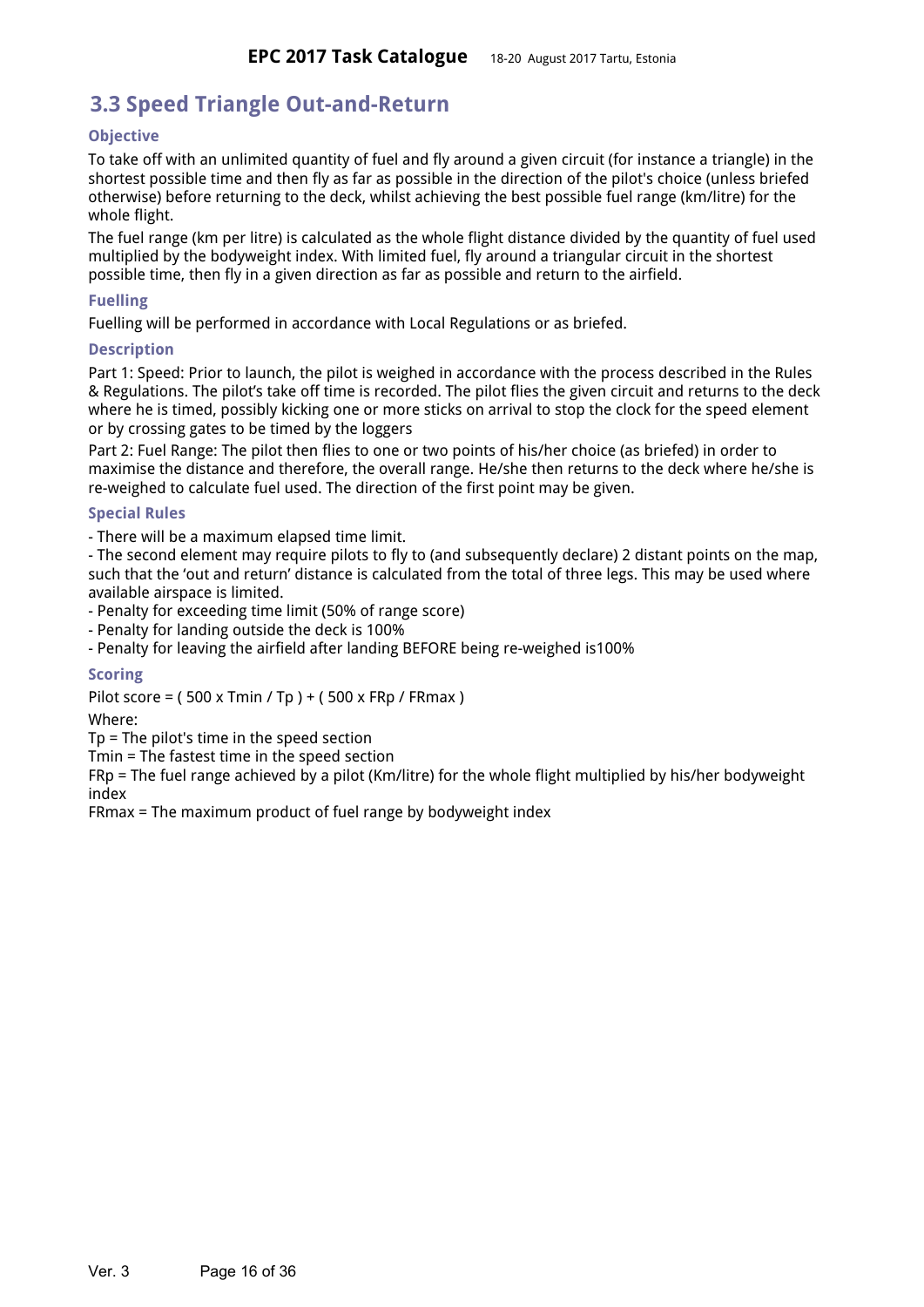## **3.4 Pure Economy (litres per hour)**

- Free launch
- Landing deck
- Imposed climb to minimum GPS altitude
- Task window

#### <span id="page-16-0"></span>**Objective**

Free launch then stay airborne within the map area whilst using as little fuel as possible (litres per hour). Pilots must climb and reach a minimum imposed altitude at least once during the flight. There is a 100m margin of error.

Pilots may fly or thermal anywhere within the defined map area.

#### <span id="page-16-3"></span>**Notes**

Landing after end of task window = zero task score. Landing out or outside the deck = zero task score.

Not climbing once to the minimum imposed GPS altitude (100m grace) = 50% penalty.

If the task is cancelled once started, it may be scored at the discretion of the task Director if he thinks there has been enough time for everyone to participate in the task, and all scoring durations will stop at the official time of cancellation when the visual marker and sms texts are deployed.

#### <span id="page-16-2"></span>**Scoring**

$$
Q = \frac{1000 \times (T / F * i)}{\text{Max} (T / F * i)}
$$

Where:

N = Number of hidden gates visited.  $T =$  Pilot's time in the air. F = Weight of fuel used.

i = Pilot's Bodyweight index

To be normalised to 1000 points if needed.

## <span id="page-16-4"></span>**Formula Explanation**

<span id="page-16-1"></span>There are 1000 points available for the best endurance in relation to the bodyweight index. Twice the duration for the same amount of fuel gives you twice the points. Half the fuel used for the same duration gives you twice the points.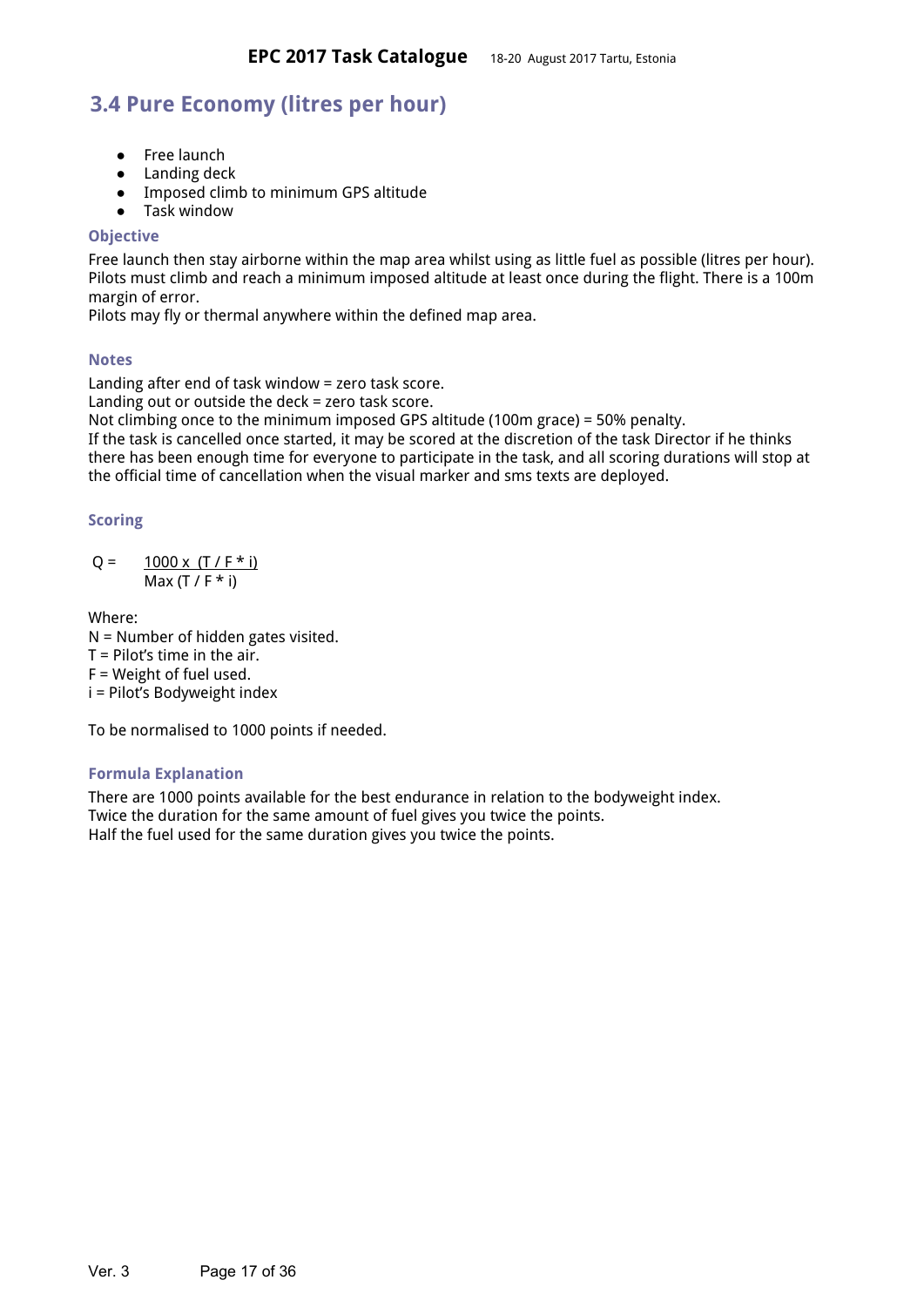## **3.5 Eco Range (km per litre)**

- Array of turnpoints
- Start gate
- Half-way gate
- Finish gate
- Free launch
- Task window
- Landing deck

## <span id="page-17-1"></span>**Objective**

Free launch then cover as much **distance** as possible between waypoints, within a **one hour elapsed time**, whilst using as little fuel as possible (km per litre).

Clock starts at the start gate (SG) and the pilot must visit the half-way gate (HG) at exactly 30 minutes' elapsed time and the finish gate (FG) at exactly 60 minutes.

Penalty for time deviation is 100 metres per second.

Return to airfield and land on a specified deck.

#### <span id="page-17-3"></span>**Notes**

Distance is calculated as the straight line between the **different** waypoints, including SG, HG and FG. Failing to visit SG = zero score for the whole task.

Failing to visit HG or FG will incur maximum deviation (10km) for each gate.

Landing out or outside deck = no economy score

Landing after end of task window = zero score for the whole task.

If the task is cancelled, it will not get scored.

## <span id="page-17-0"></span>**Scoring**

 $Q = 500 \times (D - d)$  +  $500 \times (D / F \times i)$ Max  $(D - d)$  Max  $(D / F x i)$ 

Where: D = Distance flown by pilot d = Deviation at the rate of 100 metres per second with a maximum of 10km per gate. F = Weight of fuel used

i = Pilot's Bodyweight index

To be normalised to 1000 points if needed.

## <span id="page-17-4"></span>**Formula Explanation**

<span id="page-17-2"></span>Half the points are available for distance flown and by arriving on time at HG and FG. The other half is for eco-range, by flying as many km per litre in relation to your index (no penalty for time deviation).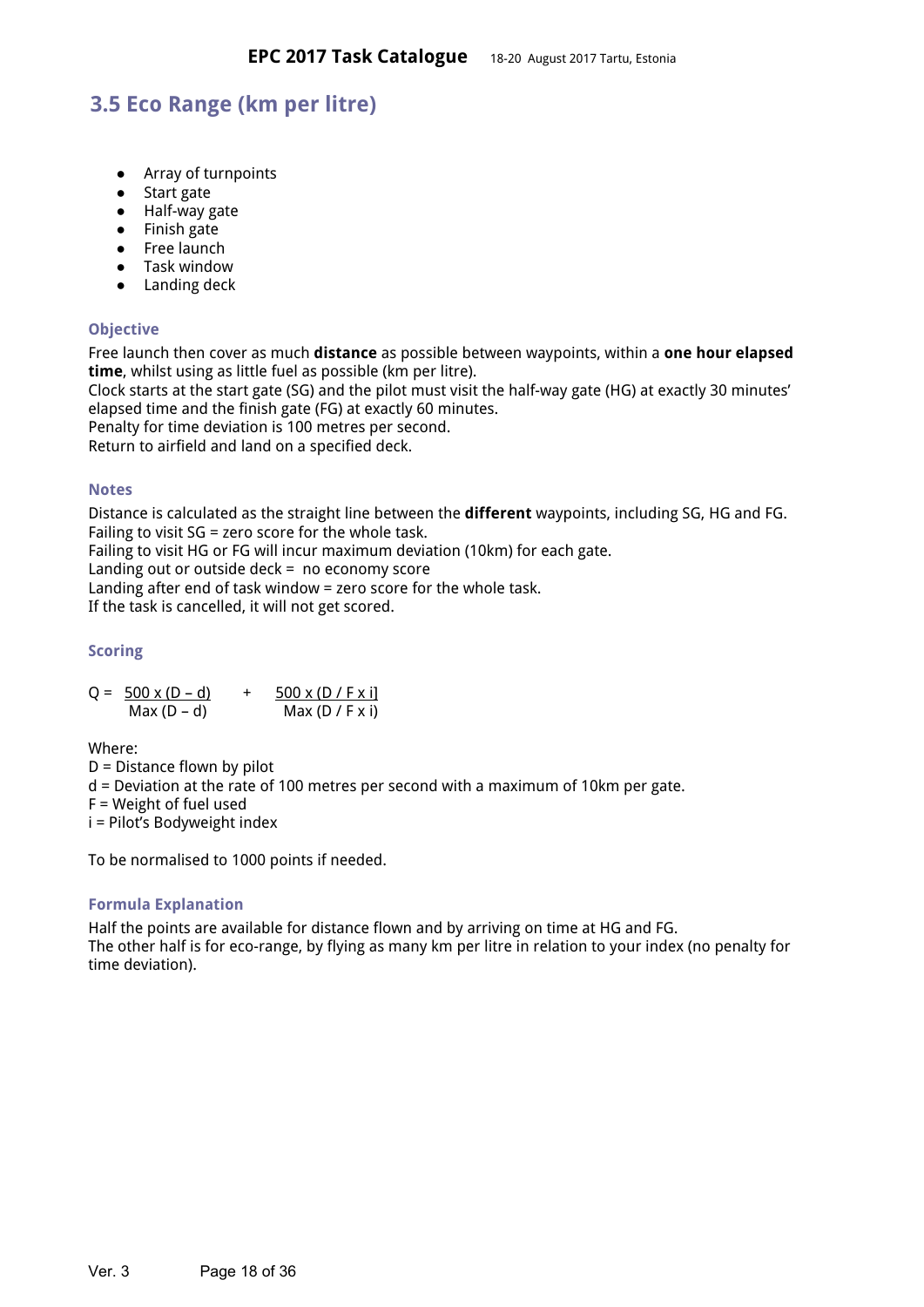## **3.6 Eco Endurance (litres per hour)**

- Free launch
- Several optional snake courses
- Hidden gates on snake courses
- Task window
- Landing deck

### <span id="page-18-0"></span>**Objective**

Free launch then fly along several optional snake courses in any order but in the imposed direction, to score hidden gates, whilst using as little fuel as possible (litres per hour).

There are hidden gates only along the optional snake courses.

A hidden gate visited twice or crossed in the wrong direction is void.

Pilots may thermal anywhere and anytime between the snake courses to increase their endurance. Return to airfield and land on a specified deck.

#### <span id="page-18-3"></span>**Notes**

Landing out or outside deck will score zero for economy but will score hidden gates. Landing after end of task window = zero If the task is cancelled, it will not get scored.

#### <span id="page-18-1"></span>**Scoring**

 $Q = 500 \times N + 500 \times (T / F \times i)$  $Max N$  Max  $(T / F x i)$ 

Where:

N = Number of hidden gates visited.  $T =$  Pilot's time in the air from launch to landing. F = Weight of fuel used i = Pilot's Bodyweight index

To be normalised to 1000 points if needed.

## <span id="page-18-2"></span>**Formula Explanation**

Half the points are available for visiting all the hidden gates along the snake courses. The other half is for eco-endurance, eco-range, by using as little fuel as possible in relation to your bodyweight index, for the time you are airborne (litres per hour).

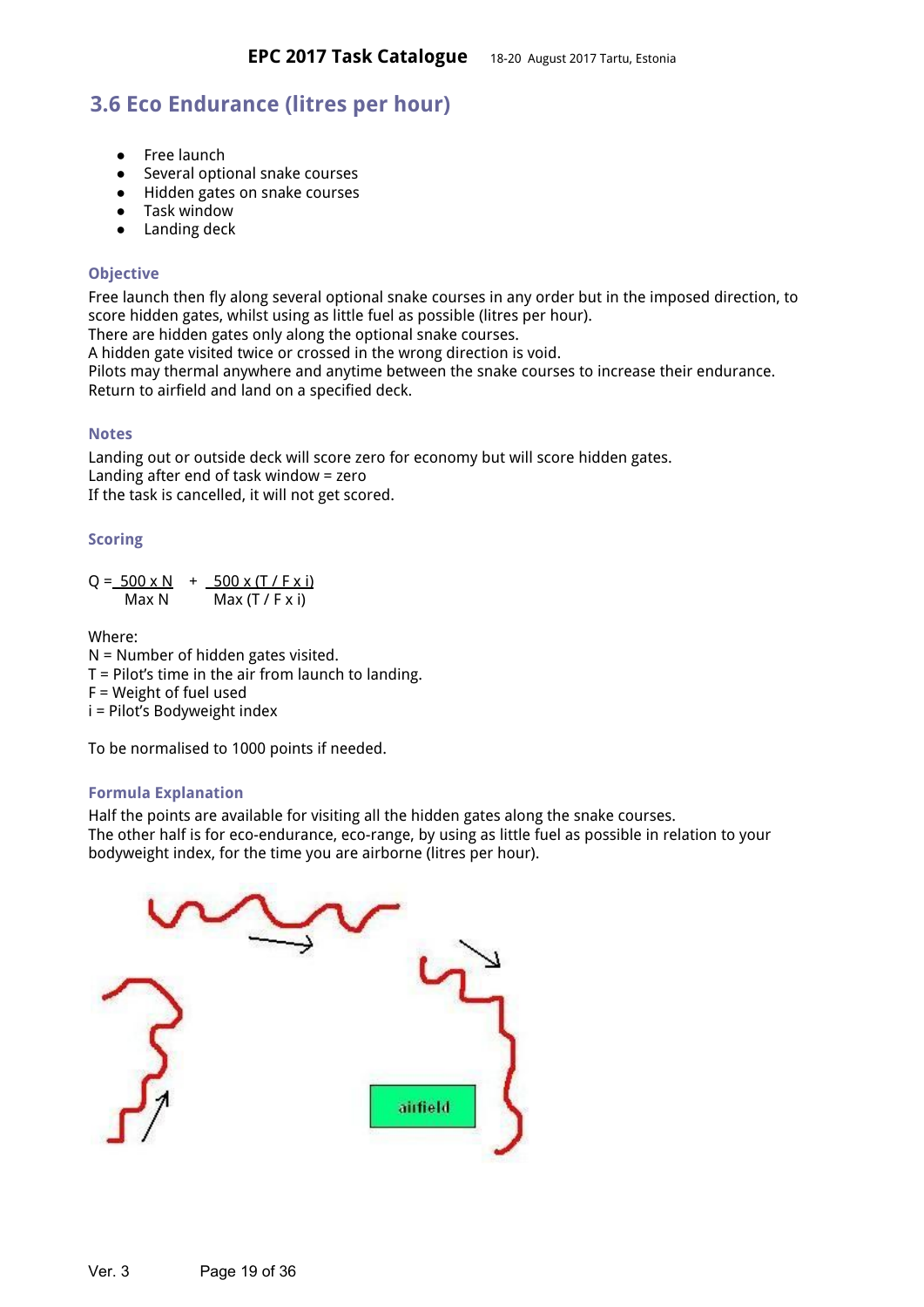# <span id="page-19-2"></span>**4. Precision Tasks**

# <span id="page-19-3"></span>**4.1 Precision Take-Off and Landing**

### <span id="page-19-1"></span>**Objective**

To make a clean take off at the first attempt in the deck, and subsequently land as near as possible to a target.

#### <span id="page-19-5"></span>**Description**

The pilot is permitted four takeoff attempts, climbs climbs to 150m overhead the target, cuts the engine before passing through a gate and tries to make a first touch as near as possible to the centre of a target.

Alternatively pilot climbs high enough to make full 360 turn overhead the target. Pilot cuts the engine, makes full 360 turn and tries to make a first touch as near as possible to the centre of a target.

Target is consisting of:

- A series of concentric circles for PF1, PF2 classes.
- A series of 5m wide parallel strips for PL1 and PL2 classes

#### <span id="page-19-0"></span>**Special rules**

- The pilot scores 250 points for a clean take off at the first attempt, 170 for the second, 90 for the third, zero for the fourth.
- The circuit to be flown will be detailed at briefing.
- The first touch of the ground by the pilot's foot (PF) or the aircraft wheels (PL) is the point from which the pilot's score will be derived. A first touch on the line scores the higher score. When more than one PL wheel touches simultaneously, the point chosen is the one in favour of the pilot.
- Contestants will be awarded a zero score if the pilot or any part of the aircraft touching the ground outside the deck while undertaking the task.
- Contestants will be awarded a zero landing score for:
	- Engine not stopped before the gate.
	- Gate not passed correctly.
	- Falling over as a result of the landing.

#### <span id="page-19-4"></span>**Scoring**

- Bto = Takeoff points
- $Bld =$  Landing points
- $P = Bto + Bld$



Outside rectangle; zero landing score

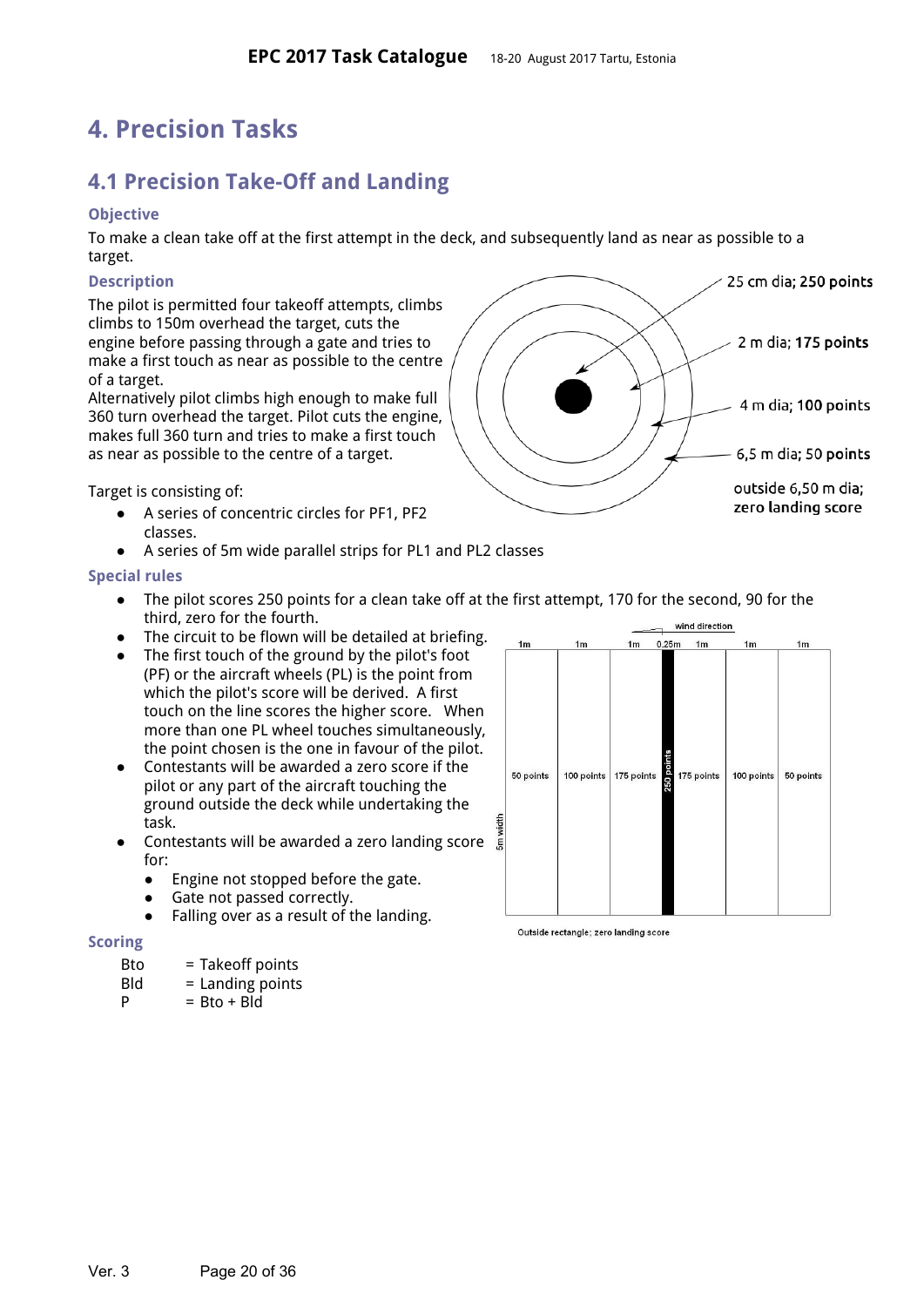## <span id="page-20-4"></span>**4.2 The Four Sticks**

#### <span id="page-20-3"></span>**Objective**

This task is intended as a small break task between elements of an overall task.

#### <span id="page-20-2"></span>**Description**

There are 4 standard kicking sticks set at the corners of a 50m x 50m square. The pilot must kick 3 of the 4 sticks. The first stick the pilot kicks may be any of the 4 sticks. The third stick the pilot kicks must be diagonally opposite the first, the second stick may be either of the two other sticks.

#### <span id="page-20-0"></span>**Special rules**

- If this task is used to take a time for the purposes of an element of the overall task then the time shall be taken the moment the pilot strikes the first stick.
- The pilot may have as many attempts as necessary at striking the first stick.
- Only ONE attempt is allowed at kicking both the second and third sticks.
- There shall be one group of 4 sticks for every 15 competitors in the task.
- On approach to the task, pilots should choose a "free" group of sticks. However if, in the opinion of the marshals on duty a conflict with another aircraft existed (depending on the overall task, for example if there is a timing involved) both should kick only one stick and then depart on the rest of the overall task. Both pilots will then be given the opportunity to have ONE further attempt at this task as soon as possible after the end of the overall task.

#### <span id="page-20-1"></span>**Scoring**

<span id="page-20-5"></span>The scoring should be integrated into the overall task as NQ. If the pilot fails to kick either the second or third stick then for each stick then the penalty shall be no more than 5% of the overall task score.

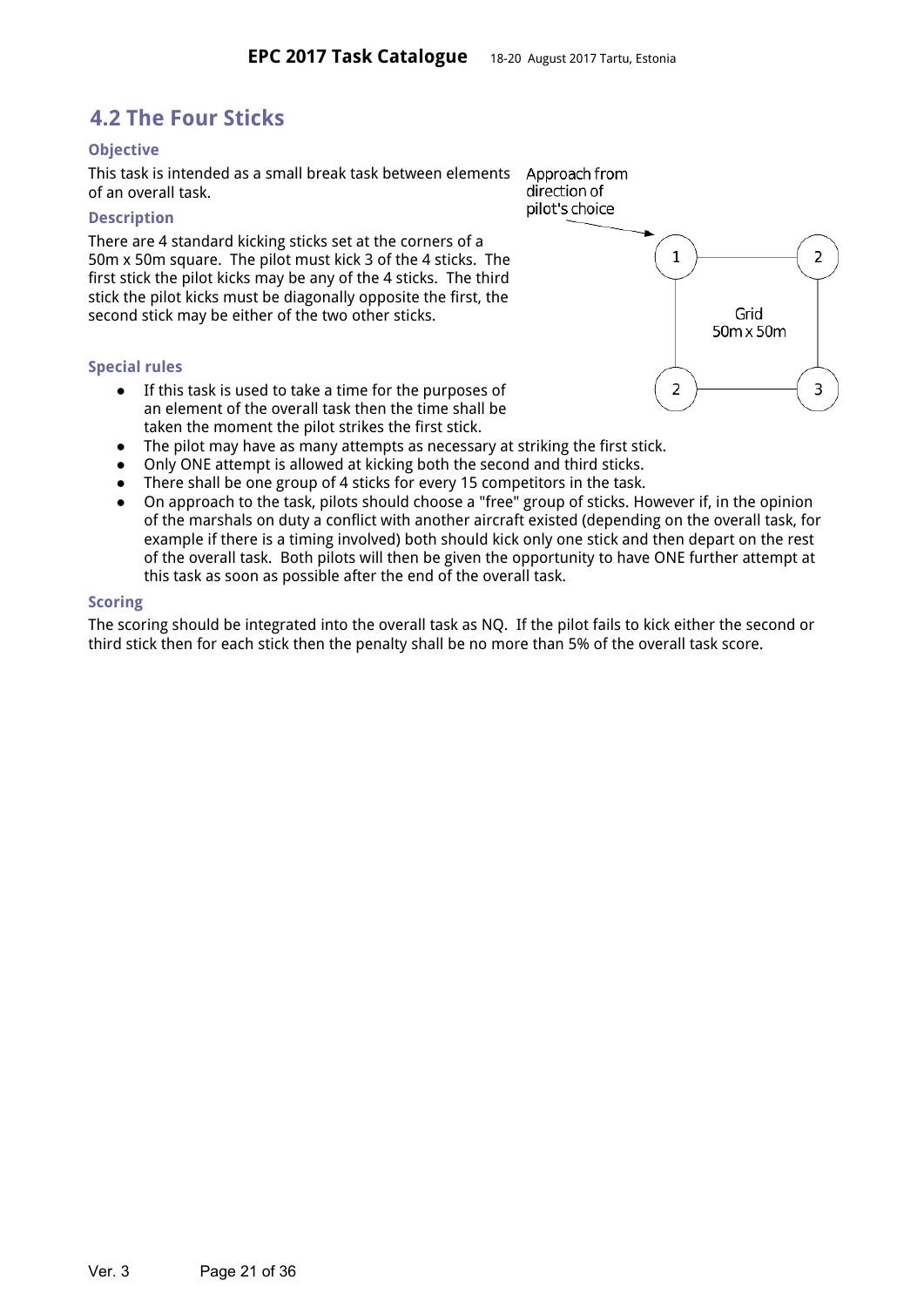## **4.3 Precision Take-Off and Landing**

## <span id="page-21-2"></span>**Objective**

To make a clean take off at the first attempt in the deck, and subsequently land as near as possible to a target which is:

- A point for PF1 and PF2 classes
- A 5 m long line marked on the ground perpendicular to the wind direction for PL1 and PL2 classes.

#### <span id="page-21-1"></span>**Description**

The pilot is permitted four takeoff attempts, climbs to 500ft overhead the target, cuts the engine before passing through a gate and tries to make a first touch as near as possible to the centre of a target.

#### <span id="page-21-0"></span>**Special rules**

- The pilot scores 250 points for a clean take off at the first attempt, 170 for the second, 90 for the third, zero for the fourth.
- The circuit to be flown will be detailed at briefing.
- $\bullet$  The first touch of the ground by the pilot's foot (PF) or the aircraft wheels (PL) is the point from which the pilot's score will be derived. When more than one PL wheel touches simultaneously the point chosen is the one in favour of the pilot.
- Zero score if the pilot or any part of the aircraft touches the ground outside the deck while undertaking the task.
- Contestants will be awarded a zero landing score for:
- Engine not stopped before the gate.
- Gate not passed correctly.
- Falling over as a result of the landing.

## <span id="page-21-3"></span>**Scoring**

Pilot score = Bto + 250 \* Dmin / Dp

#### Where

Bto = Pilot's takeoff score.

Dmin  $= x -$  the closest distance to the target achieved by any pilot.

Dp  $= x -$  the pilot's distance to the target  $(2) \times x$  m = zero landing score).

The value of x, in metres will be given at briefing but may be between 10 and 25 metres depending on the meteorological conditions. This outer zone should be marked by cones or some other visual indication in the form of:

- A circle for PF1 and PF2 classes,
- <span id="page-21-4"></span>● Two 5m long lines parallel to the target for PL1 and PL2 classes.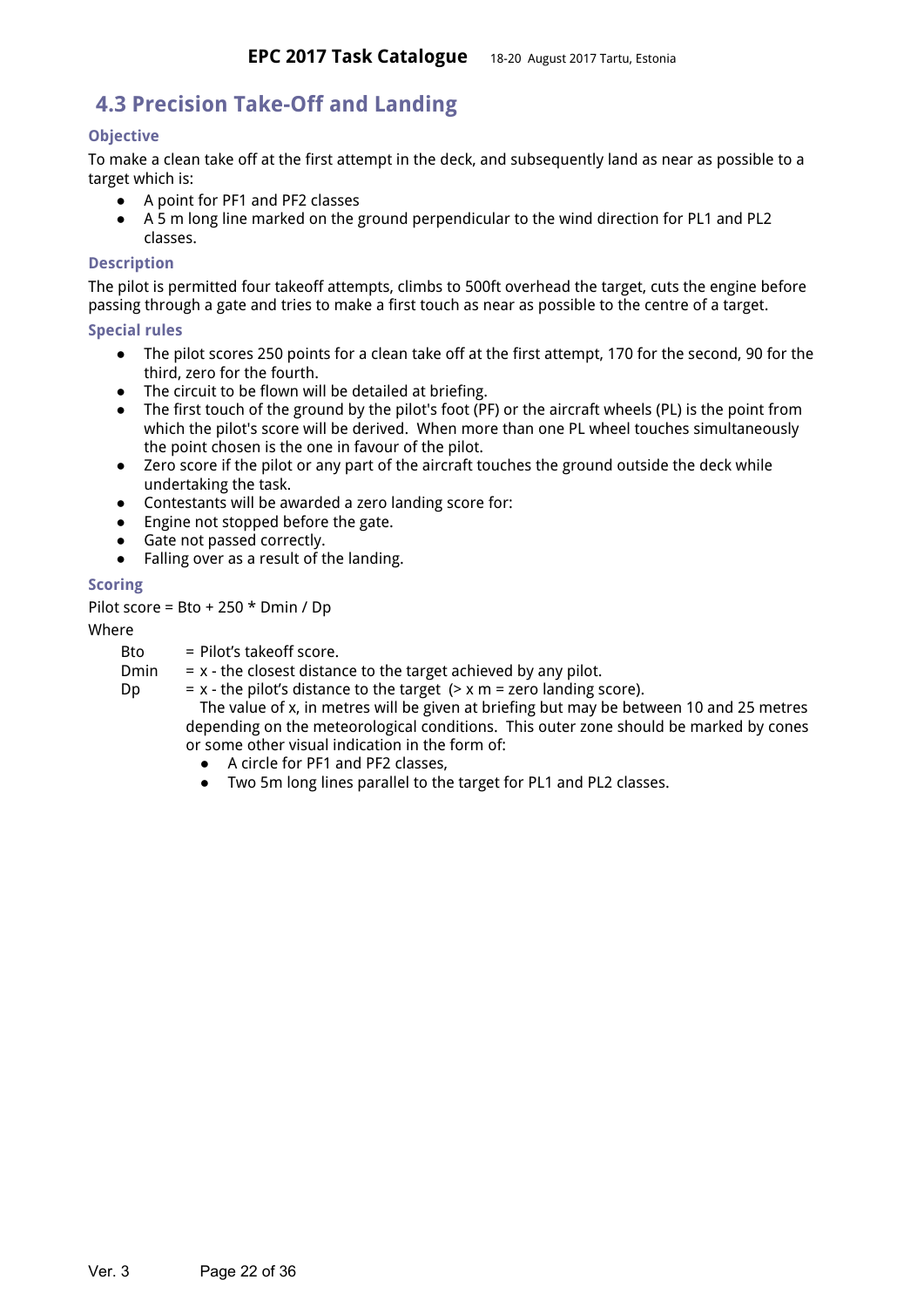## **4.4 Shortest Take-Off**

## <span id="page-22-5"></span>**Objective**

To take off in as short distance as possible. This task is intended to be included as a small element of another task.

#### <span id="page-22-4"></span>**Description**

Takeoff permission is granted after the pilot has indicated he is ready to take off.

The maximum distance on the ground, from where the pilot's feet or aircraft wheels have been since the start signal, to where the pilot's feet or aircraft wheels permanently leave the ground will be measured and scored. (permanently is defined as aircraft is airborne for more than 10 sec.)

#### <span id="page-22-3"></span>**Special rules**

- There will be time and distance limits established at briefing according to the weather conditions.

- If not otherwise briefed, the time limit for this task is 1 min.
- No restrictions on number of attempts within the time limit.
- No penalties for the wing touching the ground on each attempt.
- If not otherwise briefed, the distance limit is 30 m.

- Exceeding either time or distance limits will be signaled with red flag and scored zero.

#### <span id="page-22-0"></span>**Scoring**

Pilot score = 100 x (Smin / Sp)

Where

Smin = The shortest distance in metres for a takeoff.

Sp = The pilot's takeoff distance.

The scoring can be done separately or may be integrated into the overall task scoring as S.

If the pilot scores 0 then the penalty shall be no more than 10% of the overall task score.

#### <span id="page-22-1"></span>**Notes**

Marking pilot's footsteps or wheels on the ground can be a tricky task for marshals. Using 2-3 m long rods (sail battens, fishing rods or similar) has proven to be effective to help in fixing visual observation results on the ground before they are measured.

<span id="page-22-2"></span>Alternative methods can be developed and used for more precise measurements.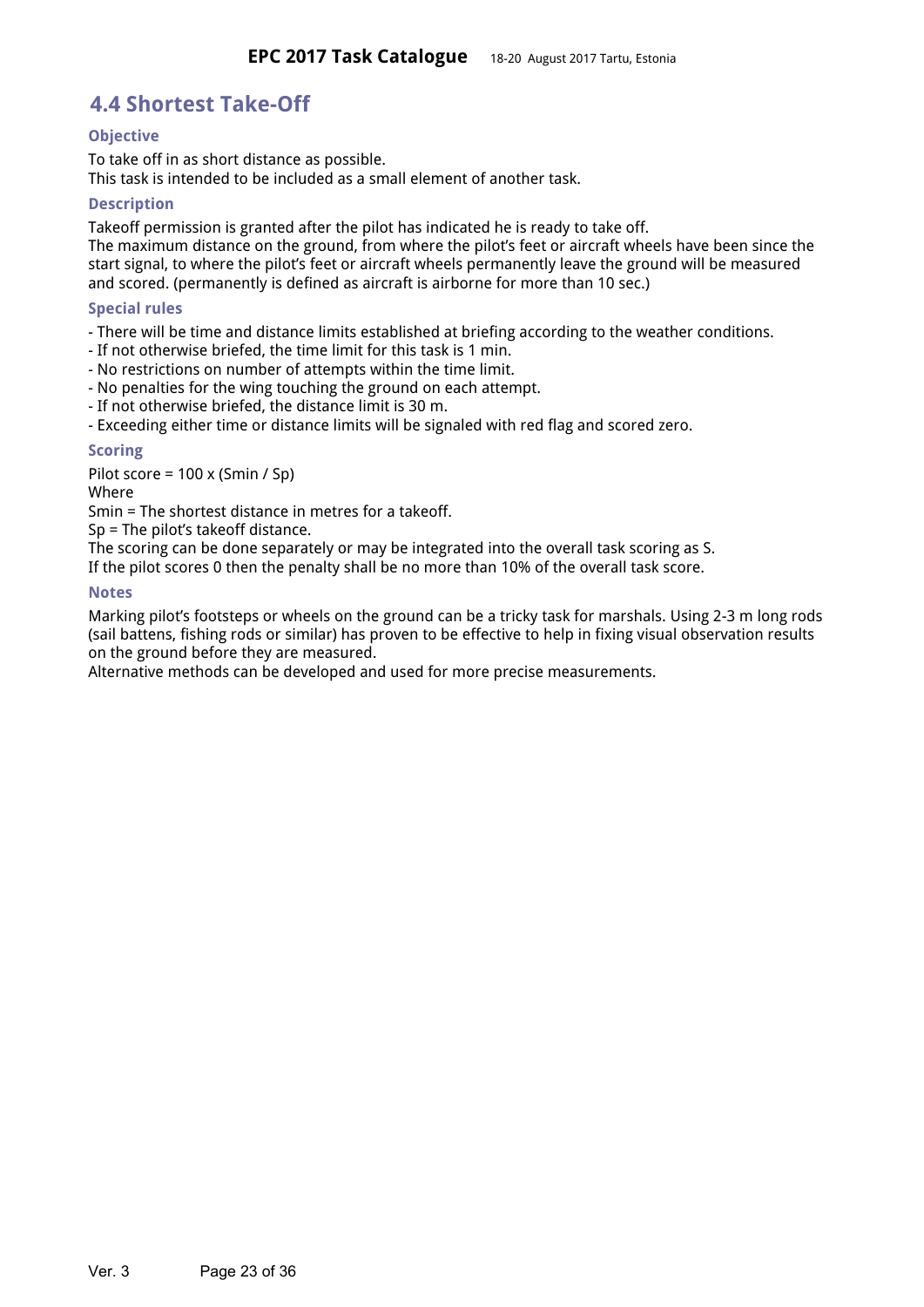## **4.5 Fastest Take-Off**

### <span id="page-23-1"></span>**Objective**

To take off in as short distance as possible. This task is intended to be included as a small element of another task.

#### <span id="page-23-4"></span>**Description**

Takeoff permission is granted after the pilot has indicated he is ready to take off.

The time between the moment the wing first leaves the ground and when the pilot's feet or the aircraft wheels permanently leave the ground will be measured and scored. (Permanently is defined as aircraft is airborne for more than 10 sec.)

#### <span id="page-23-0"></span>**Special rules**

- There will be a time limit established at briefing according to the weather conditions.
- If not otherwise briefed, the time limit is 30 sec. between when takeoff permission is granted and when the wing must first leave the ground.
- If a takeoff is aborted after the wing has first left the ground, one second attempt is permitted.
- Exceeding the time limit will be signaled with red flag and scored zero.

#### <span id="page-23-3"></span>**Scoring**

Pilot score = 100 x (Tmin / Tp) Where

Tmin = The fastest time for a takeoff.

Tp = The pilot's time for a takeoff.

The scoring can be done separately or may be integrated into the overall task scoring as S.

If the pilot scores 0 then the penalty shall be no more than 10% of the overall task score.

#### <span id="page-23-5"></span>**Notes**

<span id="page-23-2"></span>The most challenging part of the time measurement is to determine the last touch before pilot's feet permanently leave the ground. Fortunately stopwatches with Split/Lap measuring features can be used to solve this.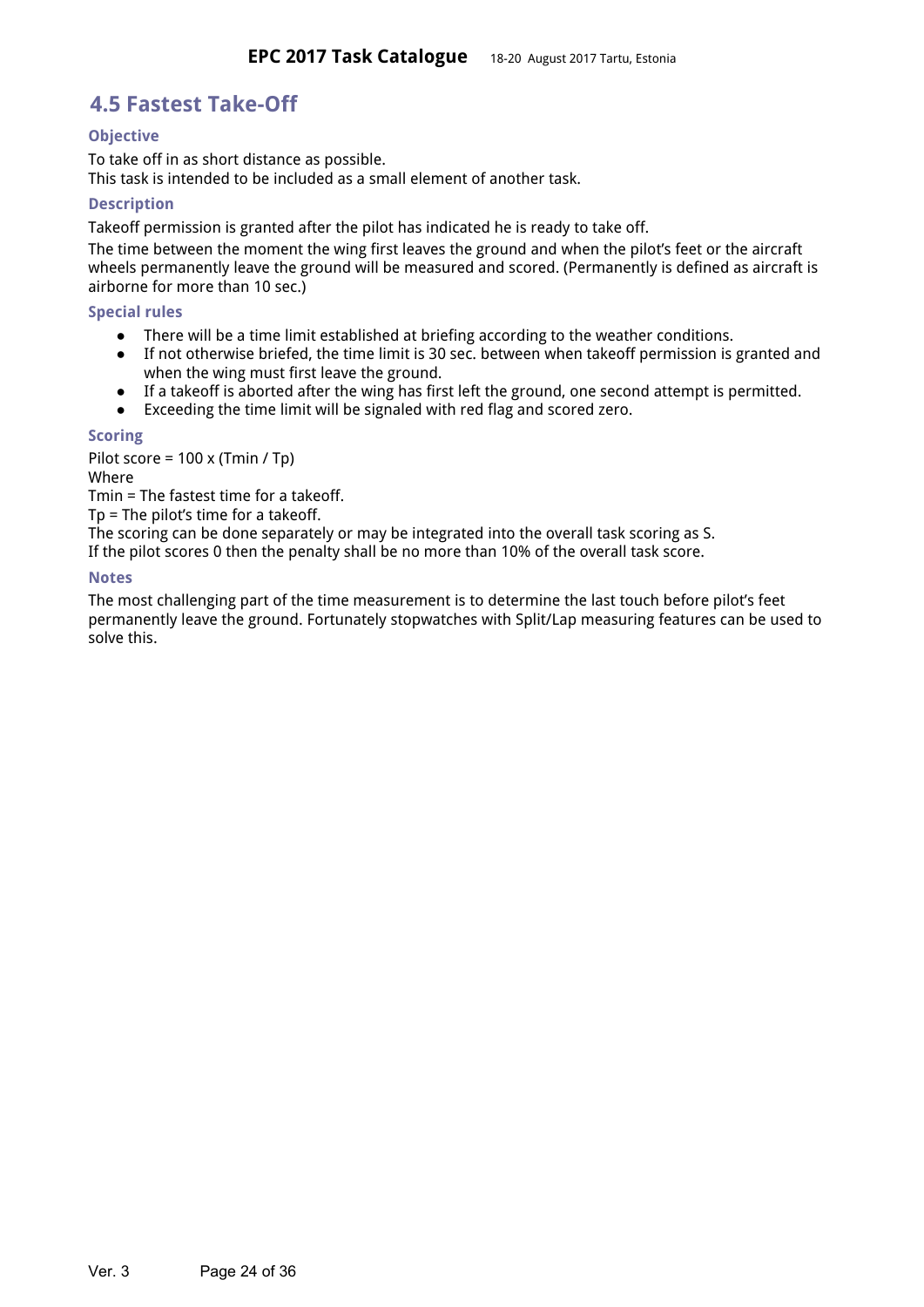## **4.6 Precision Circuit in the Shortest Time ('Clover leaf slalom')**

## **Objective**

To strike a number of targets laid out in a given order in the shortest possible time and return to the deck.

### <span id="page-24-1"></span>**Description**

4 pylons 2m in height are laid out

- At the corners of a 70.71m square for PF1 and PL1 classes.
- At the corners of a 100m square for PF2 and PL2 classes.

A fifth target is set at the centre of the square.

The pilot enters the course and strikes the target T (strike 1). At this point the clock starts. The pilot flies around pylon 2 and returns to kick the stick T (strike 3), he then flies around pylon 4 and returns to kick the stick T (strike 5). This continues until all four pylons have been rounded. The clock stops when target T is kicked for the last time (strike 9).

## <span id="page-24-2"></span>**Special rules**

- A valid strike on the target T is:
	- EITHER one where the pilot or any part of the Paramotor has been clearly observed to touch it.
	- OR when electronic 'kick stick' sensors which have been shown to meet the standard tests are used, a valid strike is one which is recorded by the device.
- To count as a strike, the pilot's body must be clearly seen to round each pylon and pylons 2 & 8 must be rounded in an ANTI CLOCKWISE direction and pylons 4 & 6 must be rounded in a CLOCKWISE direction.
- A strike on target 1 starts the clock, a strike on target 9 stops the clock.
- Pilots may have only one attempt at striking each target except for the first and last targets where three attempts at each are permitted.
- Failure to strike the first or last target or round at least one pylon or touch the ground at any point between them: score zero.
- The grid may be opened up to max. 100M at the briefing if the meterological conditions dictate.

## <span id="page-24-3"></span>**Scoring**

$$
t_{pen} = t_{pil} + mv_{pen}
$$

$$
Q = \ln\left(\frac{3t_{best}}{t_{pen} - t_{best} + 3}\right)
$$

## Where

 $t_{pi}$  = the measured pilots time (seconds)  $m =$  the number of missed targets  $v_{pen}$  = the time penalty for each missed target (seconds)  $t_{pen}$  = the pilots time (after penalties for missed targets)  $t_{best}$  = the best time (after penalties for missed targets)  $Q =$  the task value before normalization

Note: Spreadsheet formulas:

<span id="page-24-0"></span>
$$
t_{pen} = t\_pil + m * v\_pen
$$
  
\nQ = LOG(3 \* t\_best / (t\_pen - t\_best + 3))  
\nor  
\nQ = LOG(3) + LOG(t\_best) - LOG(t\_pen - t\_best + 3)

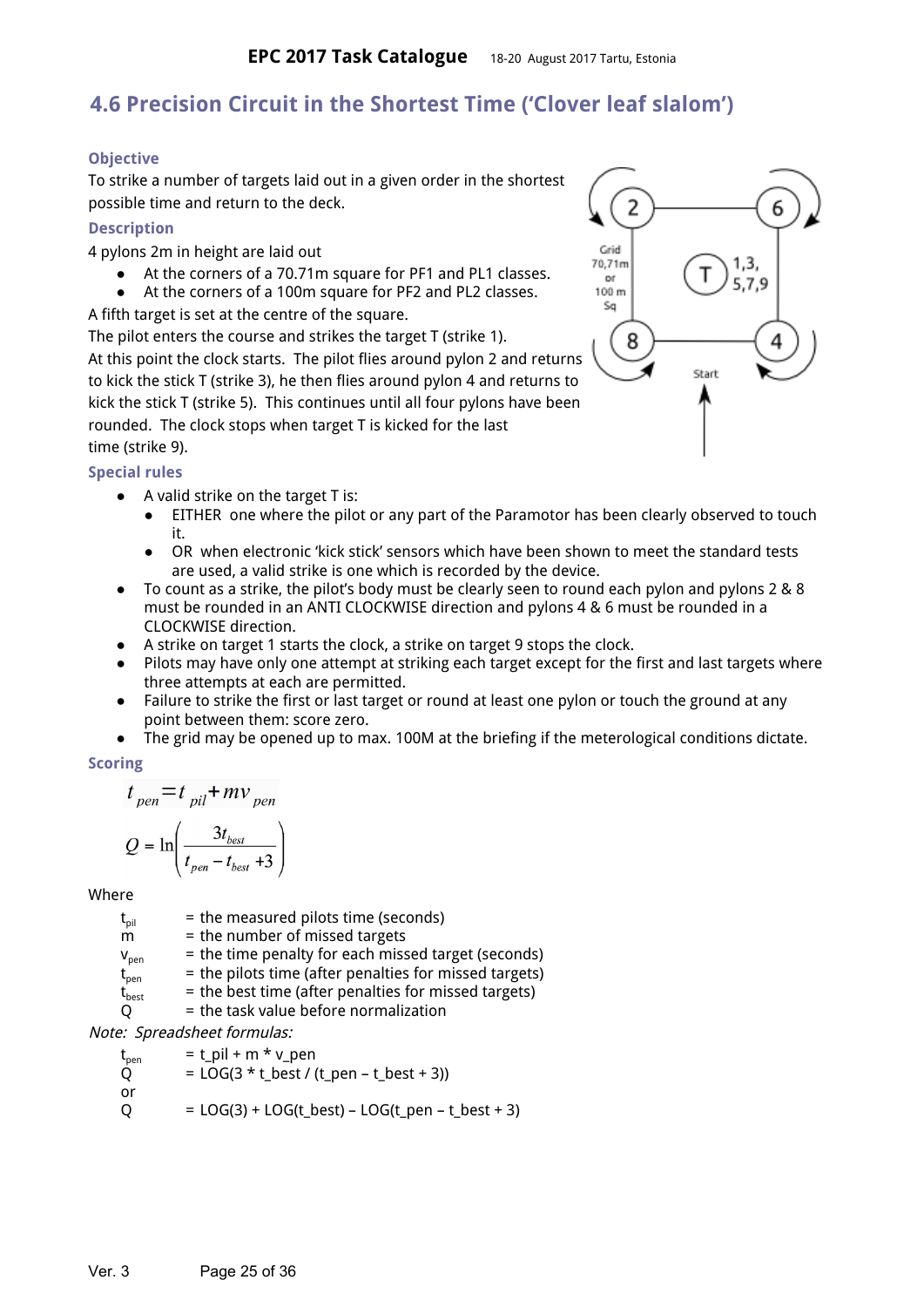## **4.7 Precision Circuit in the Shortest Time ('Japanese Slalom')**

## **Objective**

To strike a number of targets laid out in a given order in the shortest possible time and return to the deck.

### <span id="page-25-3"></span>**Description**

4 pylons 2m in height are laid out on

- On a 50 m  $\times$  50 m grid for PF1 and PL1 classes.
- On a 70,71 m x 70,71 m grid for PF2 and PL2 classes.

The pilot enters the course into wind and strikes target 1. At this point the clock starts. The pilot then strikes targets 2 and 3. He then returns to fly clockwise around target 1 (strike 4), anticlockwise around target 2 (strike 5) and clockwise around target 3 (strike 6). He then returns to strike target 1 (strike 7), target 4 (strike 8) and target 3 (strike 9). The clock stops when target 3 (strike 9) is kicked.

## <span id="page-25-2"></span>**Special rules**

- A valid strike on a target is:
	- EITHER one where the pilot or any part of the Paramotor has been clearly observed to touch it.
	- OR when electronic 'kick stick' sensors which have been shown to meet the standard tests are used, a valid strike is one which is recorded by the device.
- When targets are acting as pylons, to count as a strike, the pilot's body must be clearly seen to round it, pylons 1 & 3 must be rounded in a CLOCKWISE direction and pylon 2 must be rounded in an ANTI CLOCKWISE direction.
- A strike on target 1 starts the clock, a strike on target 9 stops the clock.
- Pilots may have only one attempt at striking each target except for the first and last targets where three attempts at each are permitted.
- Failure to strike the first or last target or touch the ground at any point between them: score zero.

## <span id="page-25-1"></span>**Scoring**

$$
t_{\text{pen}} = t_{\text{pi}l} + mv_{\text{pen}}
$$

$$
Q = \ln\left(\frac{3t_{best}}{t_{pen} - t_{best} + 3}\right)
$$

Where

 $t_{\text{oil}}$  = the measured pilots time (seconds)  $m =$  the number of missed targets  $v_{pen}$  = the time penalty for each missed target (seconds)  $t_{pen}$  = the pilots time (after penalties for missed targets)  $t_{best}$  = the best time (after penalties for missed targets)  $Q =$  the task value before normalization

Note: Spreadsheet formulas:

 $t_{\text{pen}}$  = t\_pil + m \* v\_pen

$$
Q = LOG(3 * t_best / (t_ben - t_best + 3))
$$

- or
- <span id="page-25-0"></span> $Q = LOG(3) + LOG(t_best) - LOG(t_pen - t_best + 3)$

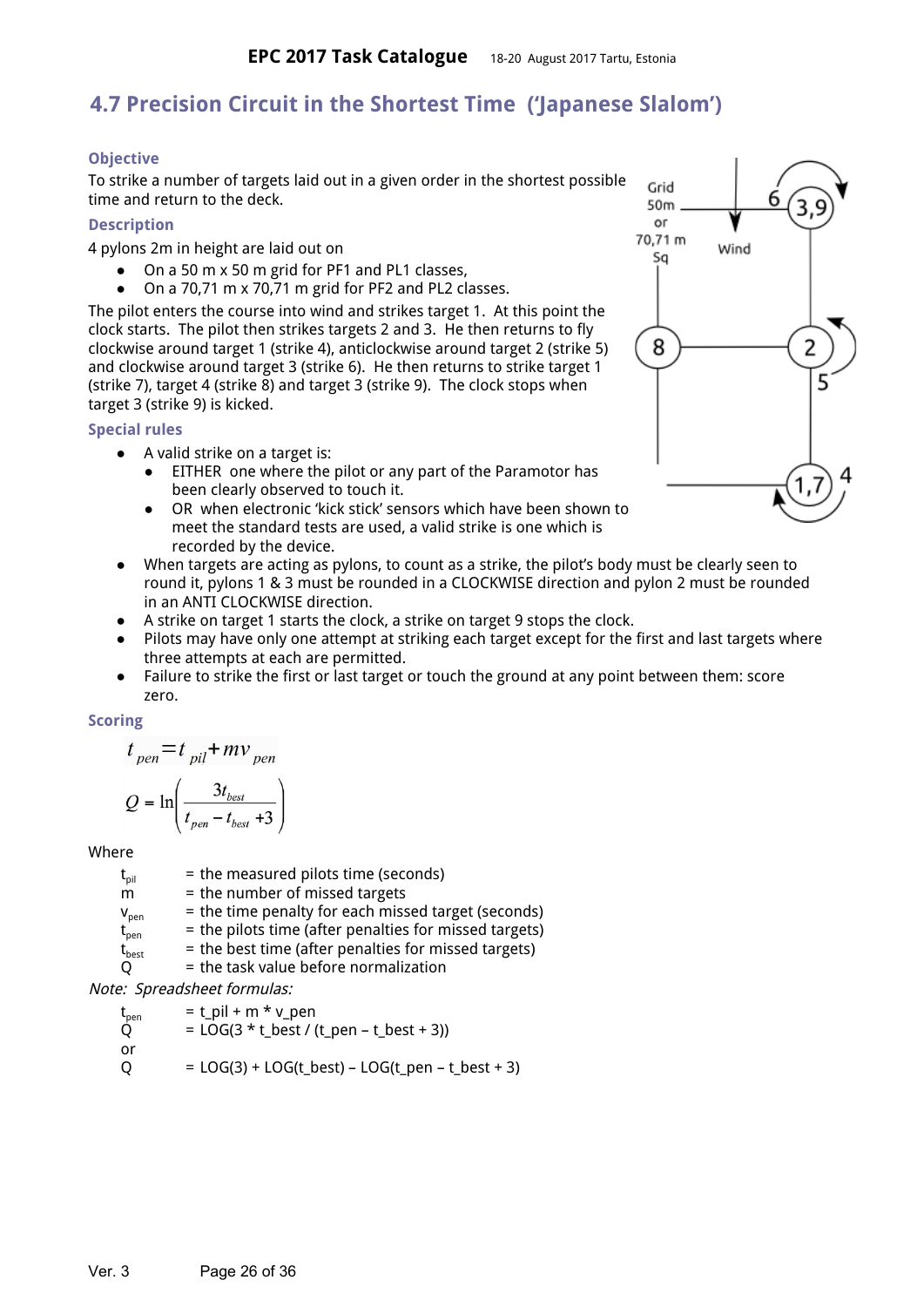## **4.8 Precision Circuit in the Shortest Time ('Chinese Slalom')**

## <span id="page-26-4"></span>**Objective**

To strike a number of targets laid out in a given order in the shortest possible time and return to the deck.

#### <span id="page-26-5"></span>**Description**

Between 6 and 12 targets are laid out on a course not exceeding 3Km in length. Targets are sticks. The pilot enters the course into wind and strikes target 1. At this point the clock starts.

The pilot then flies the course to strike all the other targets in the given order, a strike on the last one stops the clock.

#### <span id="page-26-0"></span>**Special rules**

- A valid strike on a target is:
	- EITHER one where the pilot or any part of the Paramotor has been clearly observed to touch it.
	- OR when electronic 'kick stick' sensors which have been shown to meet the standard tests are used, a valid strike is one which is recorded by the device.
- A strike on target 1 starts the clock, a strike on the last target stops the clock.
- Pilots may have only one attempt at striking each target except for the first and last targets where three attempts at each are permitted.
- Failure to strike the first or last target or at least two of the intermediate targets or touch the ground at any point between them: score zero.

#### <span id="page-26-1"></span>**Scoring**

$$
t_{pen} = t_{pil} + mv_{pen}
$$

$$
Q = \ln\left(\frac{3t_{best}}{t_{pen} - t_{best} + 3}\right)
$$

#### Where

 $t<sub>oil</sub>$  = the measured pilots time (seconds)  $m =$  the number of missed targets  $v_{\text{pen}}$  = the time penalty for each missed target (seconds)  $t_{\text{ben}}$  = the pilots time (after penalties for missed targets)  $t_{best}$  = the best time (after penalties for missed targets)

 $Q =$  the task value before normalization

Note: Spreadsheet formulas:

 $t_{\text{pen}}$  = t\_pil + m \* v\_pen<br>Q = LOG(3 \* t\_best / (  $=$  LOG(3  $*$  t\_best / (t\_pen – t\_best + 3)) or  $Q = LOG(3) + LOG(t_best) - LOG(t_pen - t_best + 3)$ 

#### <span id="page-26-3"></span>**Note to Director**

<span id="page-26-2"></span>This task is ideally suited for sites where there are physical features which obscure a direct view from one target to the next.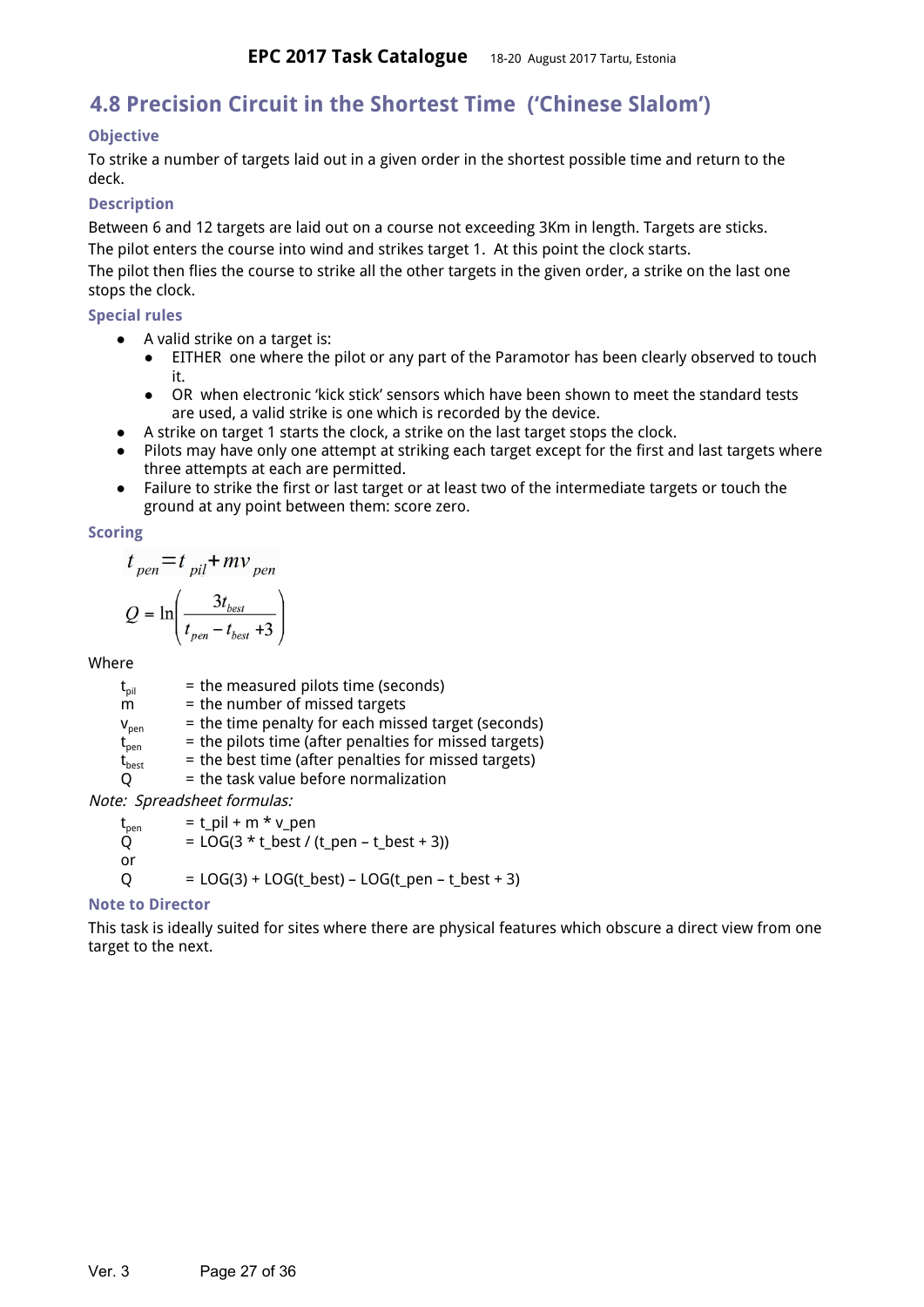## **4.9 Fast / Slow Speed**

## <span id="page-27-2"></span>**Objective**

To fly a course as fast as possible and then as slow as possible (or vice versa).

## <span id="page-27-1"></span>**Description**

A straight course consisting of four equally spaced 'kicking sticks' between 250m and 500m long is laid out facing approximately into wind.

The course shall be flown twice. The order will be briefed (fast then slow or slow then fast).

The pilot makes a timed pass along the first course, returns to the start, and makes a second timed pass in the same direction.

There may be two courses but they must be of equal dimensions and orientation and separated by at least 200m flying distance.

#### <span id="page-27-0"></span>**Special rules**

- A valid strike on a stick is:
	- EITHER one where the pilot or any part of the Paramotor has been clearly observed to touch it.
	- OR when electronic 'kick stick' sensors which have been shown to meet the standard tests are used, a valid strike is one which is recorded by the device.
- For each course, the clock starts the moment the pilot kicks the first stick and stops the moment he kicks the fourth stick.
- The pilot may have 3 attempts at kicking the first stick on each run.
- If the pilot misses the second or third stick then he is considered 'too high', penalty 50% course score for each stick missed.
- The maximum time allowed for a pilot to complete each course is 5 minutes.
- In the slow course:
- **•** If the pilot or any part of his Paramotor touches the ground or the fourth stick is missed: Vp2 = null and Ep = zero
- If the pilot zigzags: Score zero.
- In the fast course;
- $\bullet$  If the pilot or any part of his Paramotor touches the ground: Vp1 = zero and Ep = zero
- The pilot may have three attempts at kicking the fourth stick.

#### <span id="page-27-4"></span>**Scoring**

$$
Pilot score = \left(125 \times \frac{Vp_1}{Vmax}\right) + \left(125 \times \frac{Vmin}{Vp_2}\right) + \left(250 \times \frac{Ep}{EMax}\right)
$$

Where:

<span id="page-27-3"></span>

| Vmax | = The highest speed achieved in the fast course, in Km/H                 |
|------|--------------------------------------------------------------------------|
| Vp1  | = The speed of the pilot in Km/H in the fast course.                     |
| Vmin | = The lowest speed achieved in the slow course, in Km/H                  |
| Vp2  | = The speed of the pilot in Km/H in the slow course.                     |
| Ep   | = The difference between the pilot's slowest and fastest speeds, in Km/H |
| Emax | = The maximum difference between slowest and fastest speeds, in Km/H     |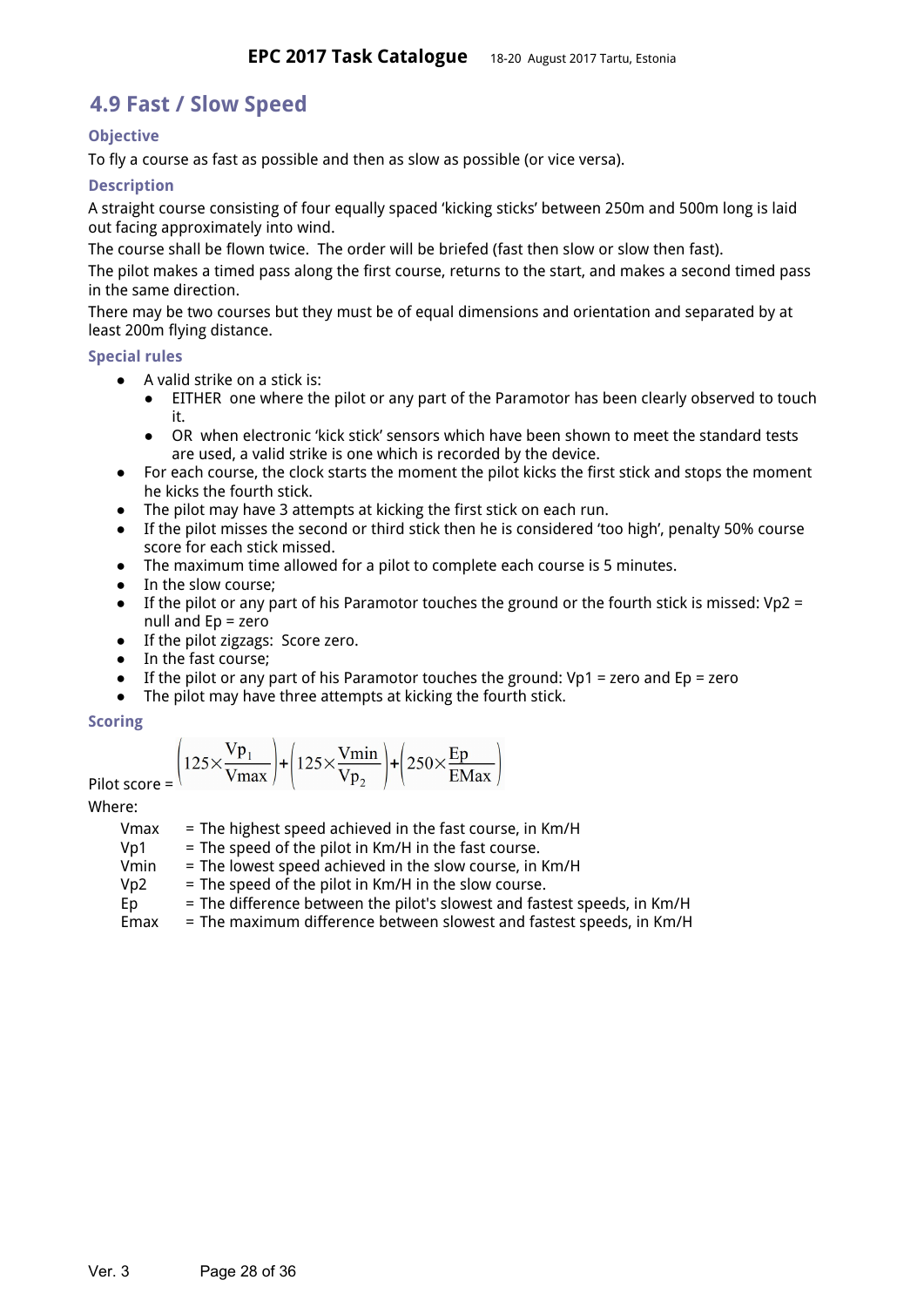## **4.10 Round The Triangle**

## <span id="page-28-5"></span>**Course Description**

The course consists of 4 sticks to be kicked and another stick or pylon as a turn point.

The distance from stick 1 to 2 is 70.71 m, the side of the equilaterlal triangle is 60 m, and the distance between stick 2 to turnpoint 6 is 50 to 200 m.



### <span id="page-28-1"></span>**Flying the course**

The pilot enters the course as indicated by the arrow and strikes the first target (strike 1). At this point the clock starts. The pilot flies kicking the sticks in the triangle (strikes 2, 3, 4 and 5), then ckockwise around pylon 6, returns to kick the sticks in the triangle (strikes 7, 8, 9 and 10) and then back to the initial stick (strike 11) The clock stops on strike 11.

#### <span id="page-28-0"></span>**Detail rules**

- A valid strike on a target is:
	- EITHER one where the pilot or any part of the Paramotor has been clearly observed to touch it.
	- OR when electronic 'kick stick' sensors which have been shown to meet the standard tests are used, a valid strike is one which is recorded by the device.
- The pilot's body must be clearly seen to round pylon 6 clockwise.
- Pilots may have only one attempt at striking each target except for the first and last targets where three attempts at each are permitted.

#### <span id="page-28-3"></span>**Scoring**

$$
t_{pen} = t_{pil} + mv_{pen}
$$

$$
Q = \ln\left(\frac{3t_{best}}{t_{nen} - t_{best} + 3}\right)
$$

Where

 $t_{pi}$  = the measured pilots time (seconds)  $m =$  the number of missed targets  $v_{\text{pen}}$  = the time penalty for each missed target (seconds)  $t_{pen}$  = the pilots time (after penalties for missed targets)  $t_{best}$  = the best time (after penalties for missed targets)  $Q =$  the task value before normalization

Note: Spreadsheet formulas:

 $t_{\text{pen}}$  = t\_pil + m \* v\_pen<br>Q = LOG(3 \* t\_best / (  $=$  LOG(3  $*$  t\_best / (t\_pen – t\_best + 3)) or  $Q = LOG(3) + LOG(t_best) - LOG(t_pen - t_best + 3)$ 

## <span id="page-28-2"></span>**Penalties.**

<span id="page-28-4"></span>Touch the ground at any point between first and last strikes: Zero score. Any part of the aircraft crosses the crowd line or dangerous flying: DSQ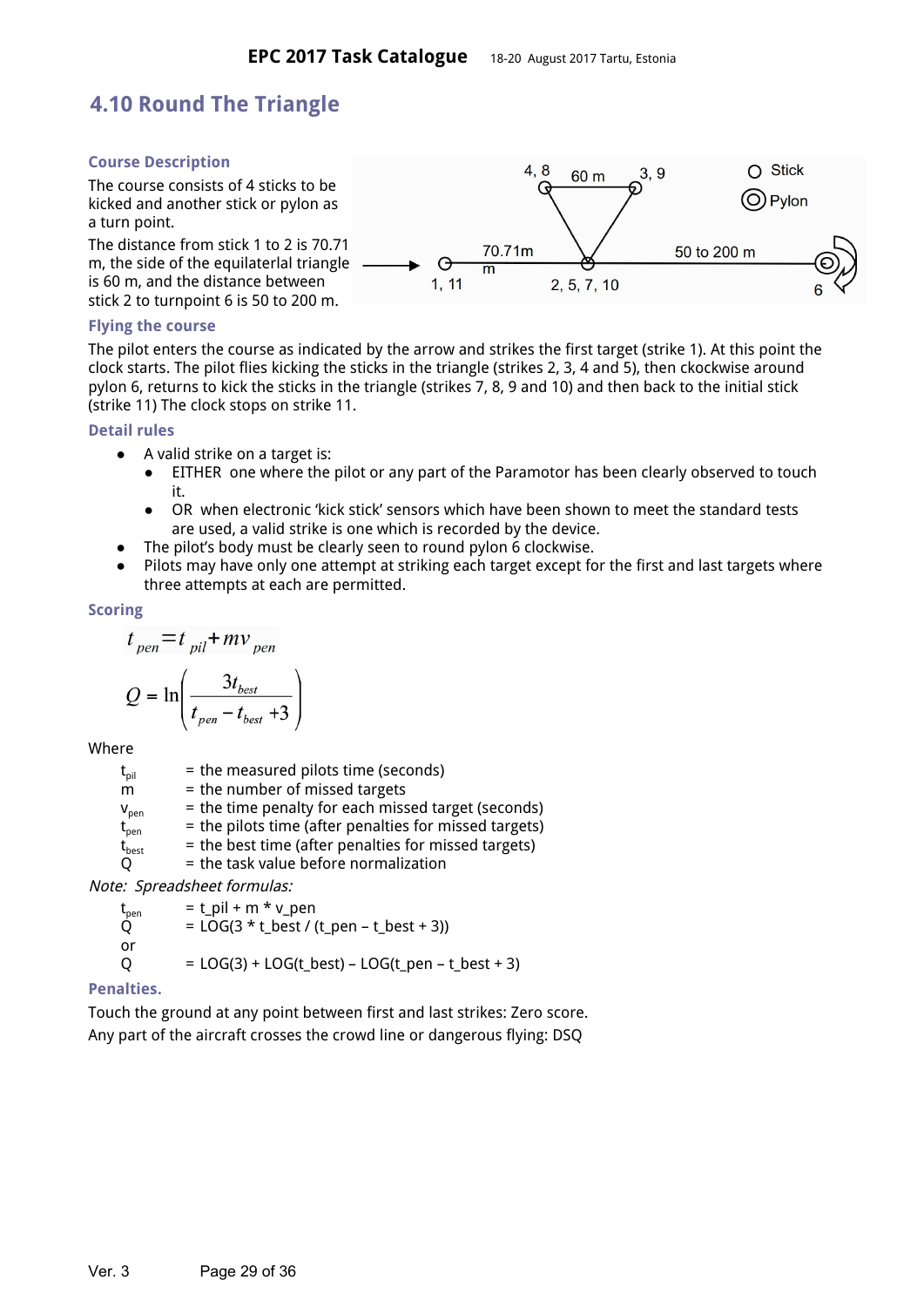## **4.11 The Eight**

### <span id="page-29-2"></span>**Course Description**

The courses consists of one central stick and another two sticks or pylons 50 m away on both sides.

#### <span id="page-29-4"></span>**Flying the course**

The pilot enters the course as indicated by the arrow and kicks the stick (strike 1). At this point the clock starts. The pilot flies



around the pylon ahead of him clockwise (strike 2), then kicks the stick (strike 3), then the other pylon counter clockwise (strike 4) and kicks the stick (strike 5). The course is repeated twice, the clock stops on strike 9.

The course may be flown in a mirror image pattern consistent with the description above.

If briefed, the course may be flown only once, accumulating a total of 5 possible targets.

#### <span id="page-29-5"></span>**Detail rules**

- A valid strike on a target is:
	- EITHER one where the pilot or any part of the Paramotor has been clearly observed to touch it.
	- OR when electronic 'kick stick' sensors which have been shown to meet the standard tests are used, a valid strike is one which is recorded by the device.
- The pilot's body must be clearly seen to round the pylons clockwise or anticlockwise as indicated.
- Pilots may have only one attempt at striking each target except for the first and last targets where three attempts at each are permitted.

#### <span id="page-29-0"></span>**Scoring**

$$
t_{pen} = t_{pil} + mv_{pen}
$$

$$
Q = \ln\left(\frac{3t_{best}}{t_{pen} - t_{best} + 3}\right)
$$

Where

 $t<sub>pi</sub>$  = the measured pilots time (seconds)  $m =$  the number of missed targets  $v_{\text{pen}}$  = the time penalty for each missed target (seconds)  $t_{pen}$  = the pilots time (after penalties for missed targets)  $t_{\text{best}}$  = the best time (after penalties for missed targets)  $Q =$  the task value before normalization

Note: Spreadsheet formulas:

 $t_{pen}$  =  $t$ \_pil + m \* v\_pen  $Q = LOG(3 * t\_best / (t\_pen - t\_best + 3))$ or  $Q = LOG(3) + LOG(t_best) - LOG(t_pen - t_best + 3)$ 

## <span id="page-29-1"></span>**Penalties.**

<span id="page-29-3"></span>Touch the ground at any point between first and last strikes: Zero score. Any part of the aircraft crosses the crowd line or dangerous flying: DSQ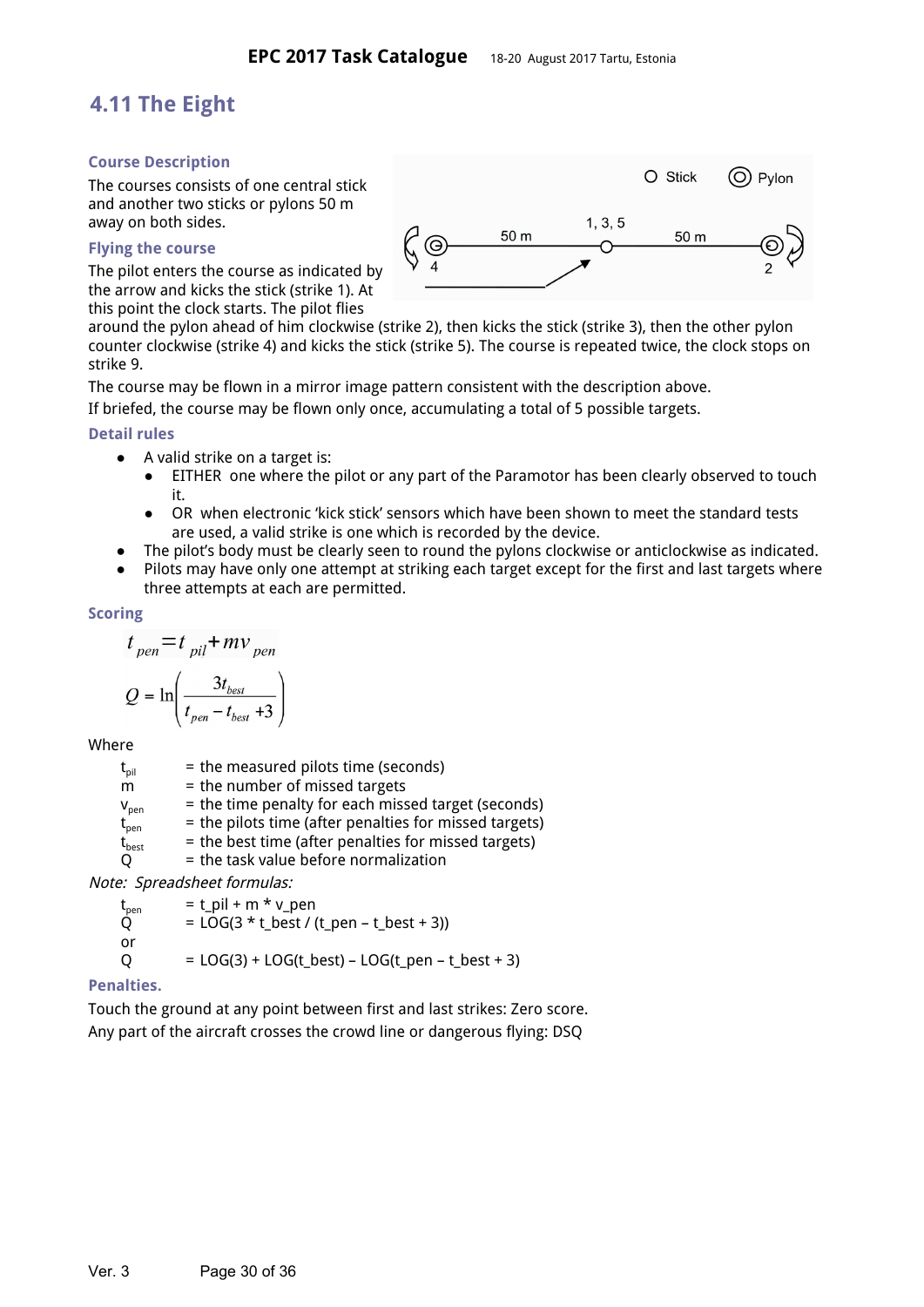## **4.12 Bowling Landing**

## <span id="page-30-0"></span>**Objective**

Land without engine, hitting as many pins as possible.

### <span id="page-30-4"></span>**Description**

5 – 10 pins are placed along a straight or curved line into wind in the landing area at regular intervals between 1 and 2 m.

The pins are 50 cm high for PF classes and 100 cm high for PL classes and they are covered by dense foam. They can simply stand on the ground or can be attached to a spring system like that of the kicking sticks. A pin is said to be hit when it is clearly seen by a marshal or electronic sensor, or when the pin falls down.

Pilots will fly to 150 m AGL and cut the engine before crossing a briefed gate. They will fly a minimum of 60 seconds and will try to hit as many pins as possible before touching the ground.

Alternatively pilots will fly high enough to make full 360 turn overhead the target with engine cut off and hit as many pins as possible before touching the ground.

Each pin hit before touching the ground will score 50 points (maximum 250 points).

## <span id="page-30-3"></span>**Scoring**

 $P$ ld = 50 points for each pin hit (maximum of 250 points)

## <span id="page-30-1"></span>**Penalties**

Not crossing the gate or crossing it engine on: zero landing score.

Flying less than 60 seconds with no engine: zero landing score.

<span id="page-30-2"></span>Falling over during landing or two knees on the ground: zero landing score.



**Landing pins**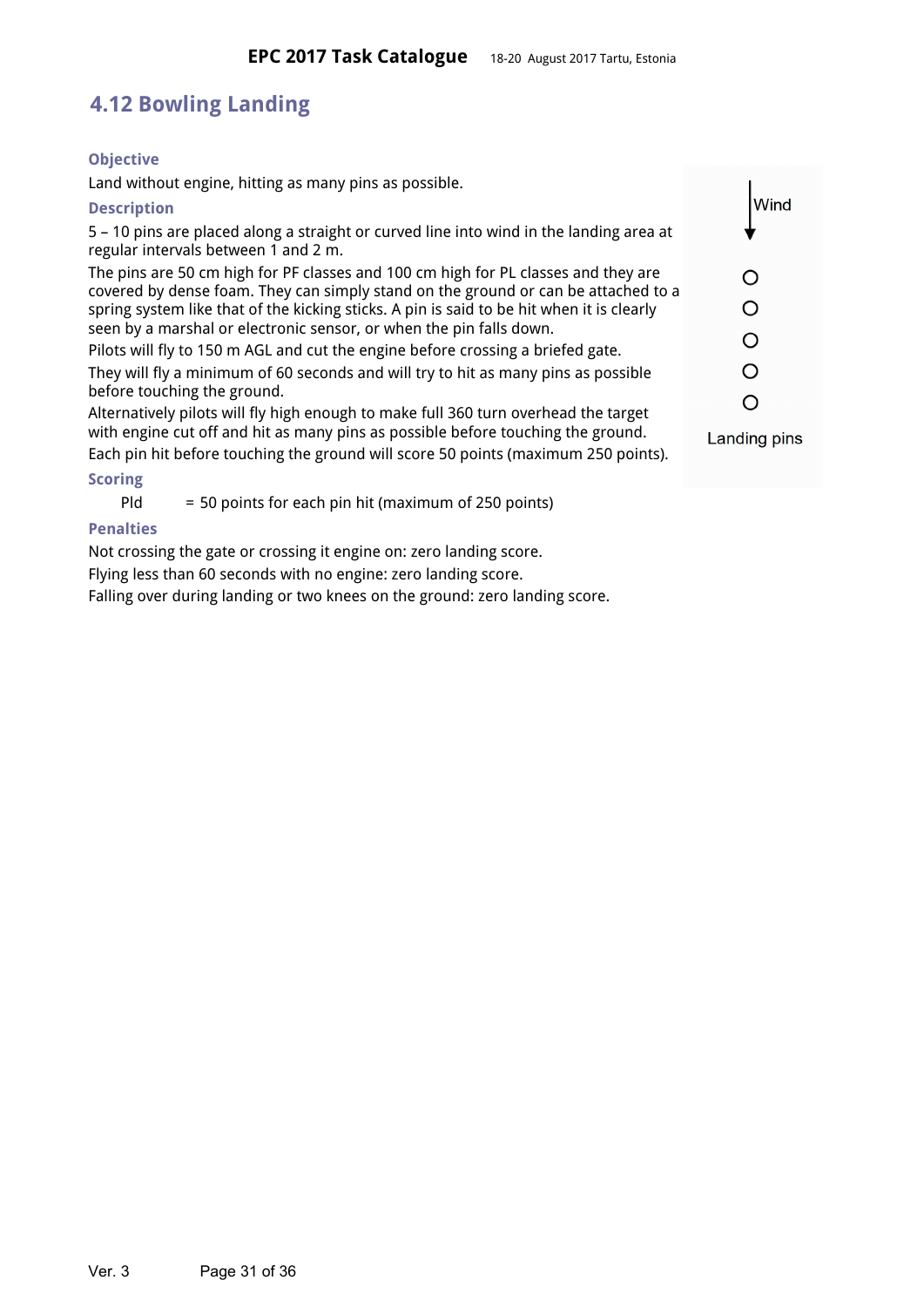## **4.13 Landing Square**

## <span id="page-31-2"></span>**Objective**

To approach without engine and touch down on a small square target.

<span id="page-31-0"></span>**Description**

Pilots fly to 150m AGL and cut the engine before crossing a briefed gate, and fly a minimum of 60 seconds.

Alternatively pilots will fly high enough to make full 360 turn overhead the target with engine cut off and touch down on the target.

There is only one bonus score.

The square target's size may vary between classes and will be given at the briefing.

The amount of bonus points for the single target will be given at the briefing and may vary between 50 and 250, depending of how many such tasks the Director wished to run.

<span id="page-31-1"></span>This task is designed to be attached to navigation or precision tasks, and by its simplicity makes it easy for marshals to score.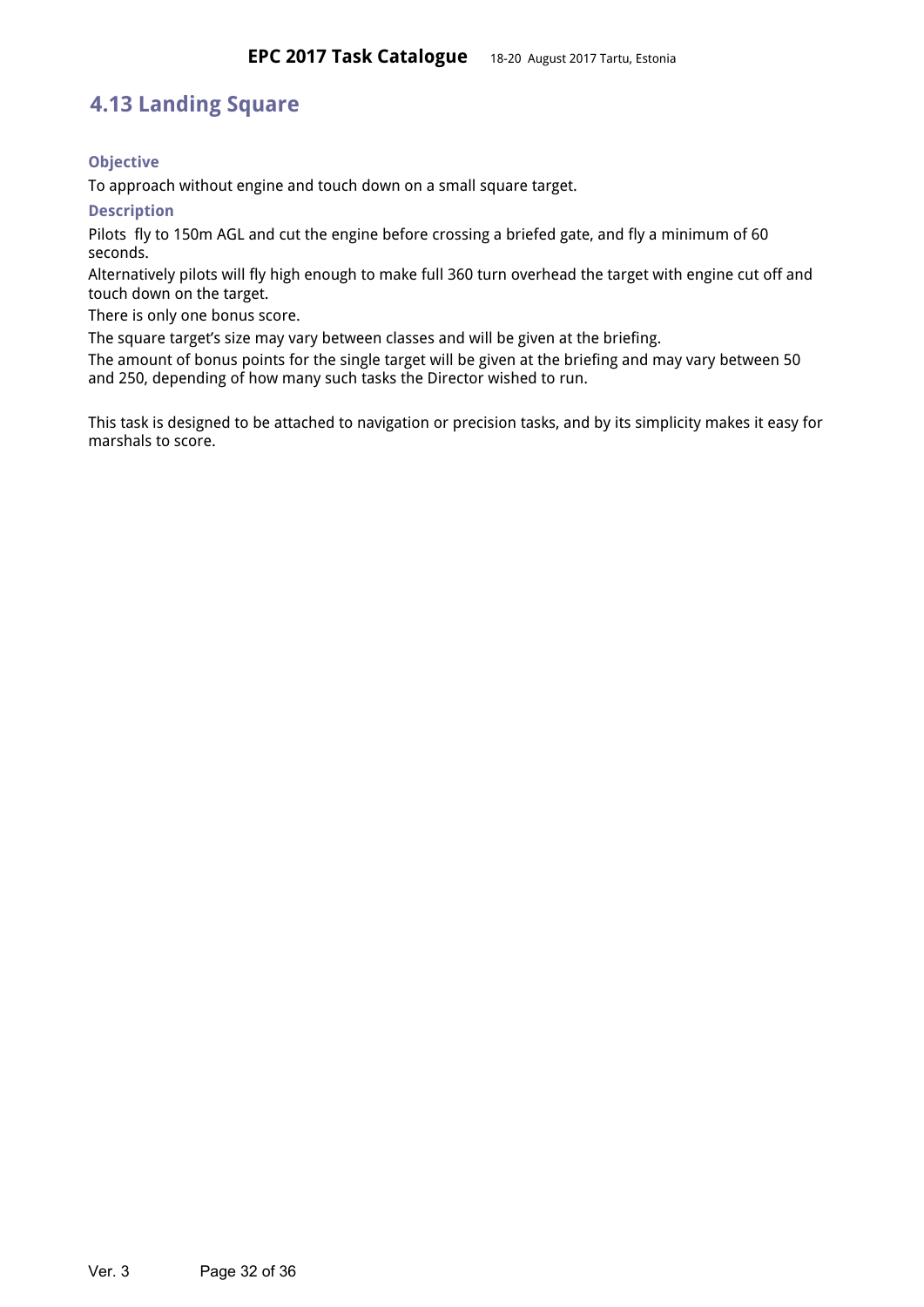## **4.14 The Wall**

## <span id="page-32-3"></span>**Objective**

To approach without engine into a clearly marked corridor and land as close to a line (the wall) as possible, without crossing it.

Pilots will fly to 150m AGL and cut the engine before crossing a briefed gate, and fly a minimum of 60 seconds.

Alternatively pilots will fly high enough to make full 360 turn overhead the target with engine cut off and land as close to a line (the wall) as possible, without crossing it.

#### <span id="page-32-1"></span>**Description**

The first touch of the ground by the pilot's foot (PF) or the aircraft wheels (PL) is the point from which the pilot's score will be derived. When more than one PL wheel touches simultaneously the point chosen is the one in favour of the pilot.

The glider is allowed to fall beyond the finish line (not the pilot or any part of the paramotor) The pilot and machine must come to a standstill as quickly as possible and must remain on the spot until the "end task" signal is given by the marshal.

Contestants will be awarded a zero landing score if:

- Pilot or paramotor or trike crossing the line
- Engine not stopped before the gate.
- Gate not passed correctly.
- Falling over as a result of the landing.

#### <span id="page-32-2"></span>**Scoring**

Pilot score = 250xDp/Dmin

Where

Dmin = Z minus the closest distance to the target achieved by any pilot.

 $Dp = Z$  minus the pilot's distance to the target ( $> Z$  metres = zero landing score).

The value of Z, in metres will be given at briefing for each class but may be between 5 and 30 metres depending on the meteorological conditions.

<span id="page-32-0"></span>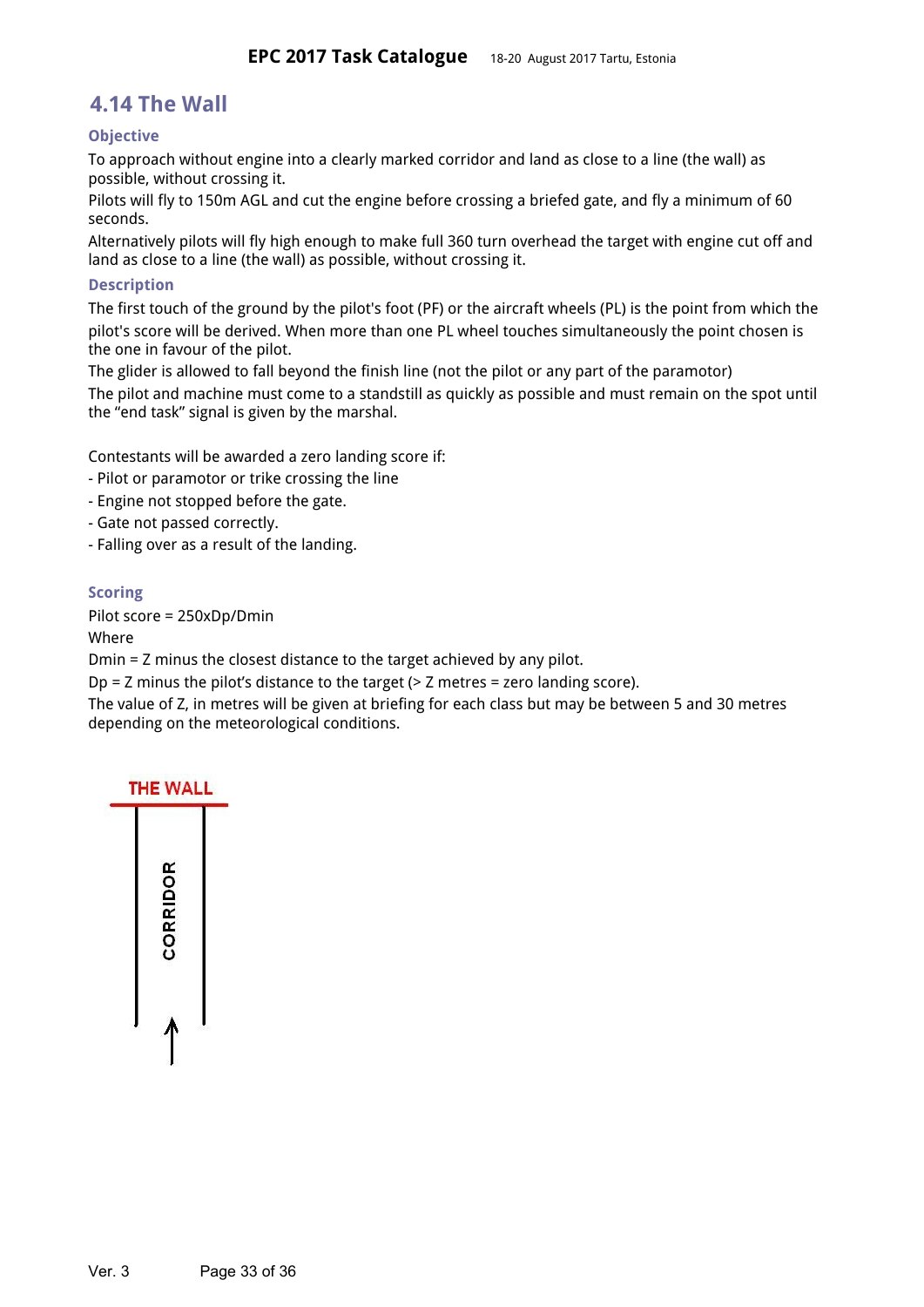## **4.15 Precision Paraball**

## <span id="page-33-1"></span>**Objective**

Deliver three balls into a target or as close as possible to it, in a limited time.

## <span id="page-33-5"></span>**Description**

The target is a basket approximately 1-2m in diameter.

Three balls are placed between 10 and 50m from the target on marked start positions.

After takeoff, the pilot flies to the assigned circuit area and observes the green flag to start.

The pilot approaches a ball, collects it with his feet and carries it to the target. Alternatively the pilot can kick balls towards the target. This is repeated until all the balls are in the target or the time limit is reached.

Timing starts with the touch of the first ball, the first attempt to touch a ball or when passing the first ball. Timing ends when all three balls are in the target or when three minutes has elapsed, whichever comes first.

The time limit is signalled by a marshal with a red flag.

Upon completing the task, the pilot flies to the briefed landing area.

Scoring is based on the time taken to get all three balls in the target, or, if the maximum time limit is reached, the number of balls in the target and the position of the remaining balls outside the target.

#### <span id="page-33-3"></span>**Special rules**

There are no limitations to the number, angle, speed or height of approaches to the balls and the technique for moving, hitting, kicking or carrying the balls.

Balls must stay in the target. Balls bouncing out of the target will be scored according to their distance from the target.

Pilot's contact with the ground is permitted, but no part of the wing may touch the ground before the end of the task. Penalty for the wing touching the ground before the end of the task = 4 min elapsed time (zero pilot score).

No part of the pilot or aircraft may touch the target. Penalty for touching the target = 4 min elapsed time (zero pilot score).

If a pilot is carrying a ball at the moment the time limit is reached he may continue to finish the task with that ball until it touches the ground or a total elapsed time of 3 min 30 sec has passed, whichever is first.

#### <span id="page-33-4"></span>**Scoring**

T = pilot elapsed time to get all 3 balls into the target, or 3 minutes, whichever came first.

- B1 = Number of balls moved to within 5m of the target.
- B2 = Number of balls moved from their original starting position.
- B3 = Number of balls still in their original starting position.
- T1 = T + (B1  $*$  5 sec) + (B2  $*$  11 sec) + (B3  $*$  20 sec)
- Tmin = Shortest T1 time.

 $P = 1000 * (Tmin / T1)$ 

## <span id="page-33-2"></span>**Organizer notes**

The optimum target is a hybrid of hole and basket with edges between 20 and 50cm above ground. Construction should be light for safety reasons but strong enough to hold the force of a flying ball and to keep balls inside.

Balls may be the same size or different sizes or colours. The optimum is soft foam balls, but footballs or 'Pilates balls' may be used as available. Balls should always be in quite a soft condition to discourage too much bouncing and to assist collecting of balls with feet.

The starting position of each ball may be any orientation from the target. Upwind is preferred.

A marked 5m circle around the target is a useful aid for pilots and scoring marshals.

<span id="page-33-0"></span>Some reserve balls of identical shape, size and colour should be available. These can be used to speed the 'resetting' of the course and as replacements for any damaged balls.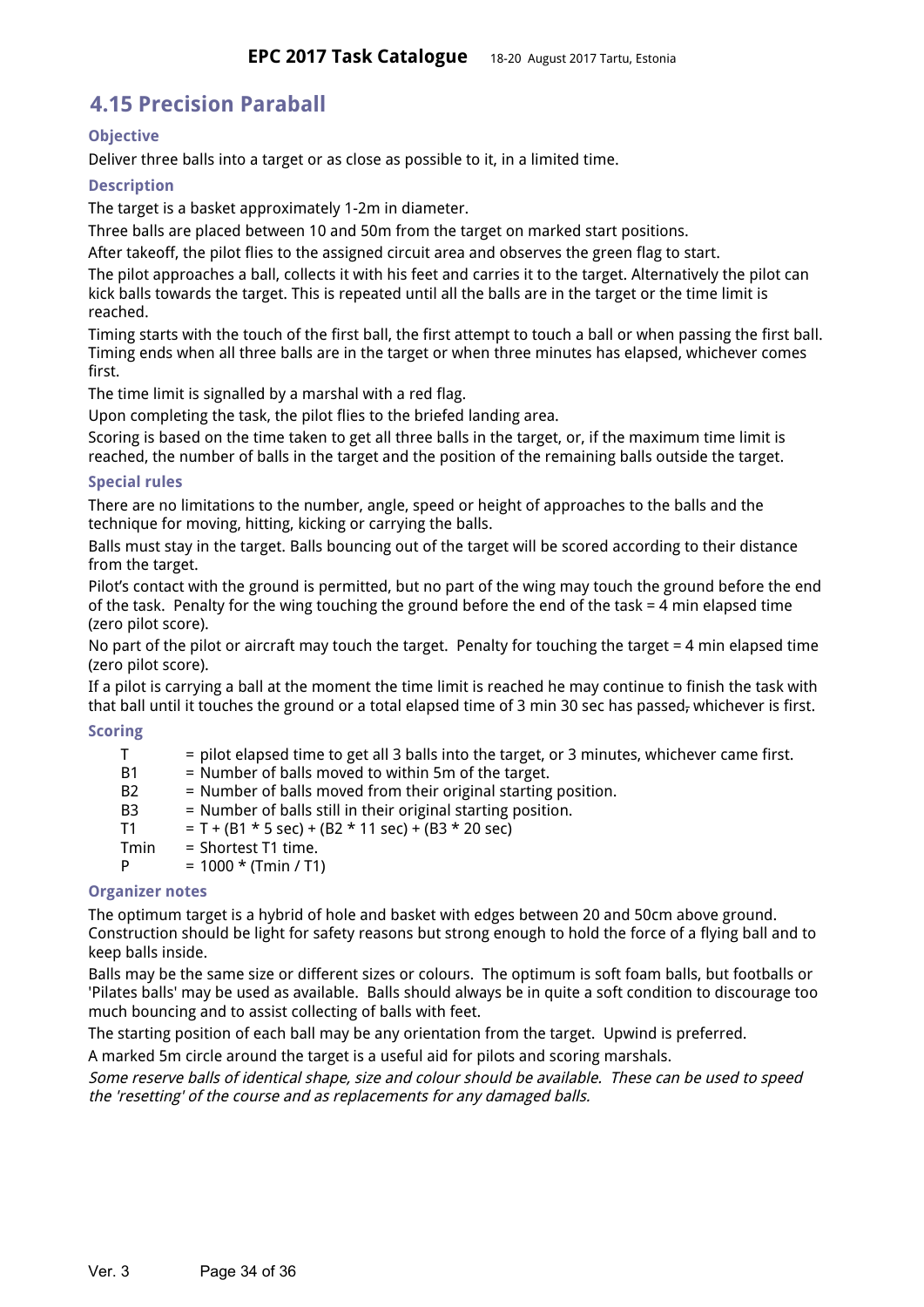## **4.16 Team Relay**

#### <span id="page-34-0"></span>**Description**

The Team Relay is a task that only counts towards the Team scoring. Each Team can choose 3 pilots.

### <span id="page-34-2"></span>**Option 1:**

Ground start

When all 3 pilots are ready to launch as briefed, the Team's elapsed time starts when the marshal gives the green flag.

It is up to each Team to decide which pilot goes first into the slalom course.

There is a wide infrared gate near the slalom course which the first pilot must cross as he exits the slalom course, before the second pilot enters. If a pilot crosses the gate before the previous pilot has crossed it, then that overlapping time will occur a time penalty as briefed.

The elapsed time stops when the third pilot crosses the infrared gate.

#### <span id="page-34-3"></span>**Option 2:**

Airborne start

Same as above but all 3 pilots get airborne and the elapsed time starts when the first pilot crosses the infrared gate.

#### <span id="page-34-4"></span>**Scoring**

<span id="page-34-1"></span>1000 X Best Team relay time /Team relay time